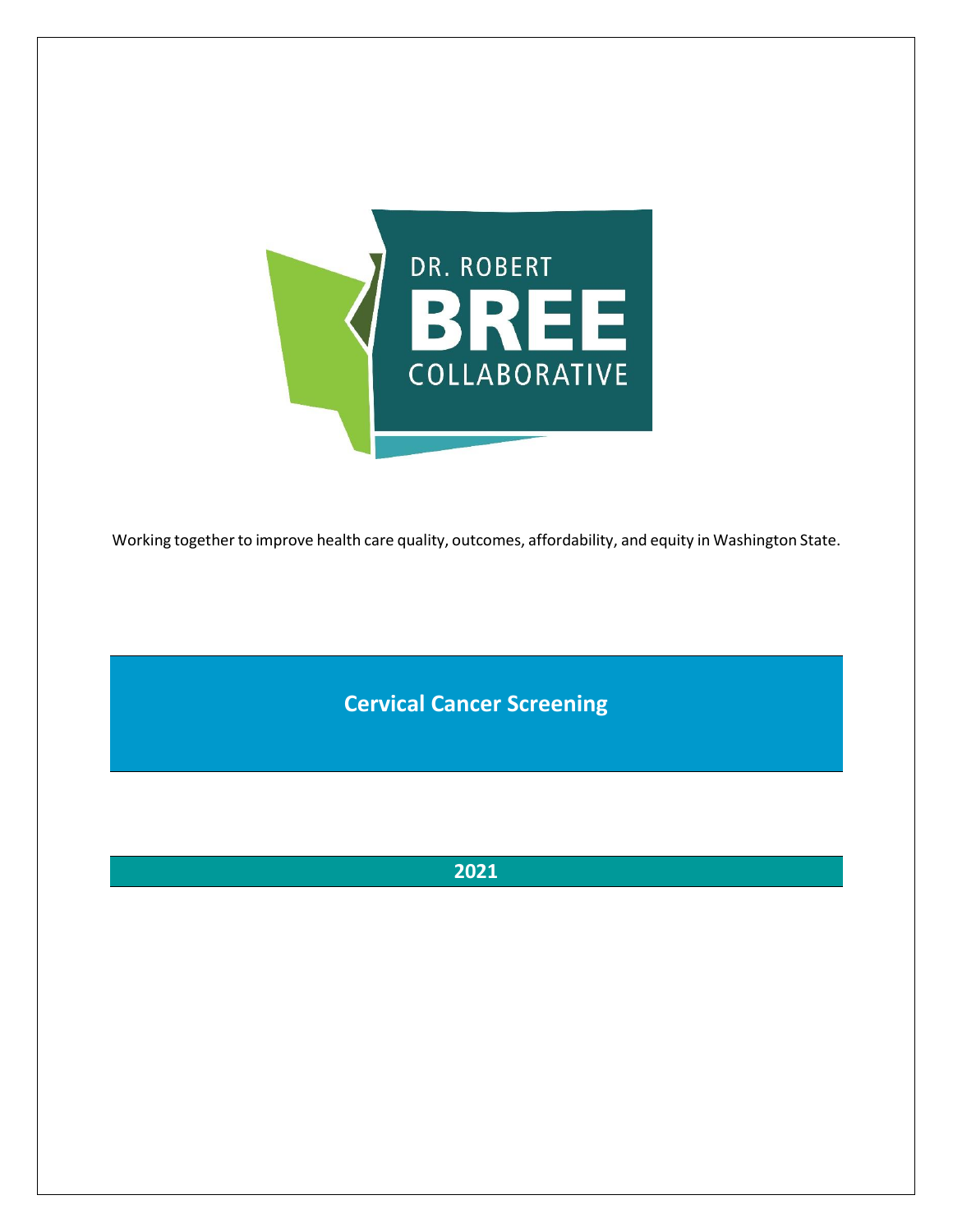# **Table of Contents**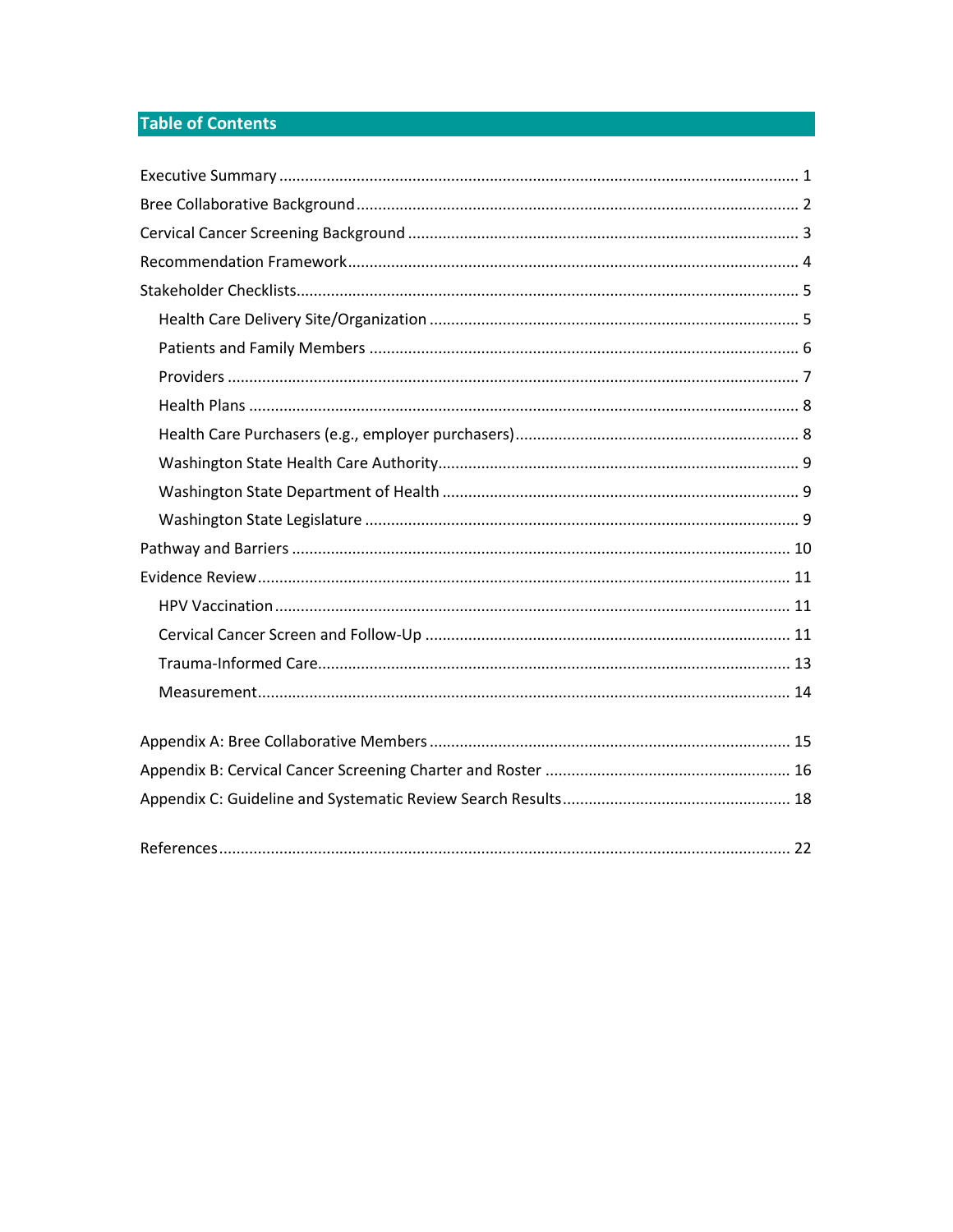#### <span id="page-2-0"></span>**Executive Summary**

Deaths from cervical cancer have decreased significantly over the last 40 years due to widespread use of the Papanicolaou (Pap) test to screen for pre-cancer and cancerous cells followed by introduction of the human papillomavirus (HPV) vaccine. Cervical cancer is unique among cancer types in having a readily available type of primary prevention or prevention of disease prior to it occurring. However, cervical cancer remains the second most common cancer type diagnosed among those with cervical tissue between the ages of 15 and 44.

However, gaps in the cervical cancer screening pathway remain with only about half of adolescents being up to date on vaccination, and similar gaps with pap testing. Gaps in HPV vaccination and up-to-date screens, as well as closing the "last mile" of cervical cancer screens through follow-up and colposcopy, can be addressed on an individual and system level to further drive down incidence of cervical cancer and increase overall population health.

This guideline's goal is to decrease the incidence of mortality and morbidity from cervical cancer. Appropriate prevention through HPV vaccination, appropriate screening, and structured follow-up to abnormal results are mechanisms to achieve this goal. The guideline also recognizes that the capacity of a delivery site to conduct population management activities such as follow-up will vary. Treatment and/or management of cervical cancer is out of scope of these recommendations and the focus areas below outline the pathway from HPV vaccination to cervical cancer screen to follow-up to colposcopy.

We include checklists for health care delivery sites, patients and family members, providers, health plans, health care purchasers (e.g., employer purchasers), Washington State Health Care Authority, Washington State Department of Health, and the Washington State Legislature. We outline the pathways and barriers and review the evidence for HPV vaccination, cervical cancer screening, follow-up, trauma-informed care, and measurement.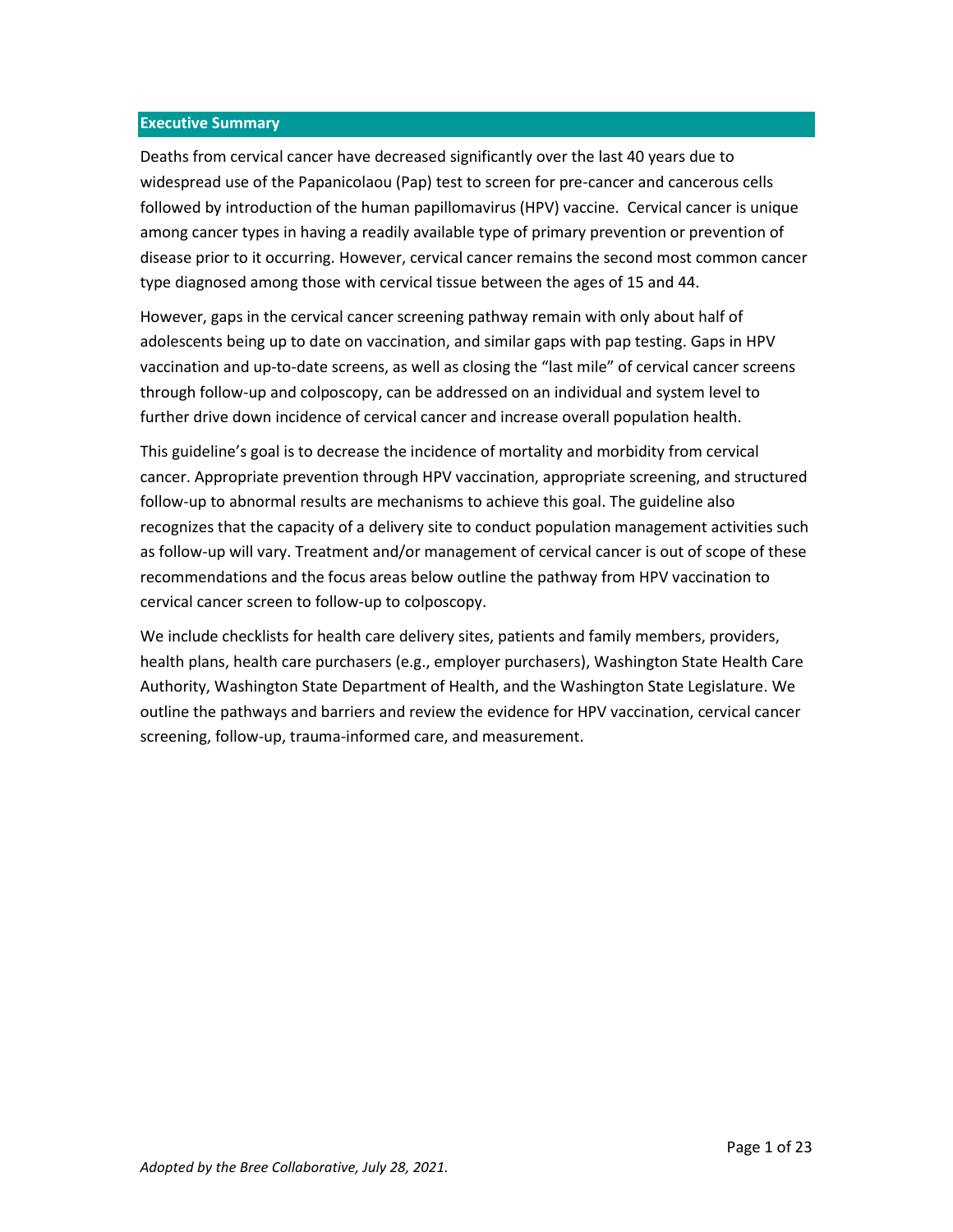#### <span id="page-3-0"></span>**Bree Collaborative Background**

The Dr. Robert Bree Collaborative was established in 2011 by Washington State House Bill 1311 *"…to provide a mechanism through which public and private health care stakeholders can work together to improve quality, health outcomes, and cost effectiveness of care in Washington State."* The Bree Collaborative was named in memory of Dr. Robert Bree, a leader in the imaging field and a key member of previous health care quality improvement collaborative projects.

Members are appointed by the Washington State Governor and include public health care purchasers for Washington State, private health care purchasers (employers and union trusts), health plans, physicians and other health care providers, hospitals, and quality improvement organizations. The Bree Collaborative is charged with identifying health care services annually with substantial variation in practice patterns, high utilization trends in Washington State, or patient safety issues. For each health care service, the Bree Collaborative identifies and recommends best-practice, evidence-based approaches that build upon existing efforts and quality improvement activities to decrease variation. In the bill, the legislature does not authorize agreements among competing health care providers or health carriers as to the price or specific level of reimbursement for health care services. Furthermore, it is not the intent of the legislature to mandate payment or coverage decisions by private health care purchasers or carriers.

See **Appendix A** for a list of current Bree Collaborative members.

Recommendations are sent to the Washington State Health Care Authority for review and approval. The Health Care Authority (HCA) oversees Washington State's largest health care purchasers, Medicaid and the Public Employees Benefits Board Program, as well as other programs. The HCA uses the recommendations to guide state purchasing for these programs. The Bree Collaborative also strives to develop recommendations to improve patient health, health care service quality, and the affordability of health care for the private sector but does not have the authority to mandate implementation of recommendations.

For more information about the Bree Collaborative, please visit: [www.breecollaborative.org.](http://www.breecollaborative.org/)

Bree Collaborative members identified cervical cancer screening as a priority improvement area and convened a workgroup to develop evidence-based standards. The workgroup met from January to July 2021.

See **Appendix B** for the workgroup charter and a list of members.

See **Appendix C** for results of the guideline and systematic review search.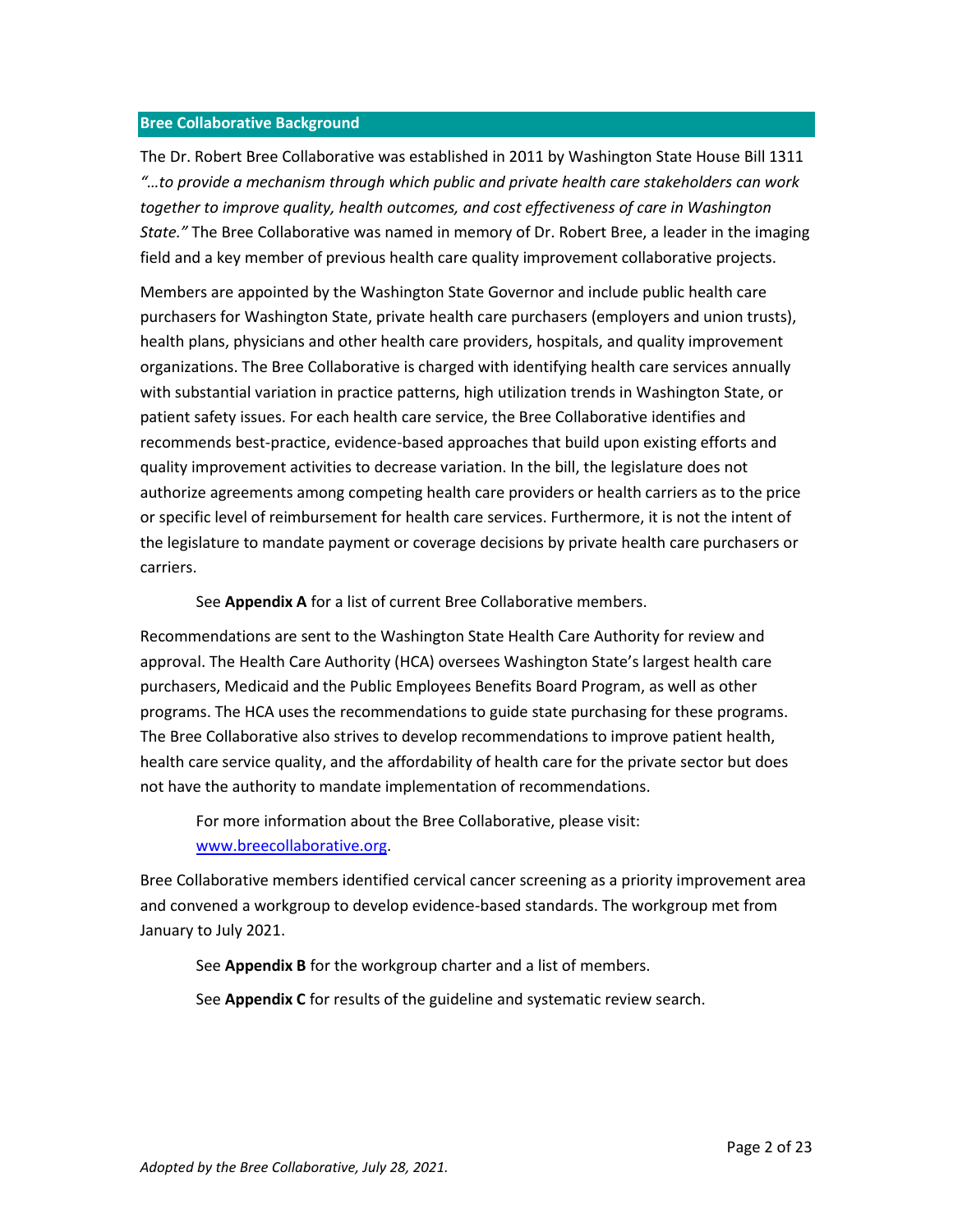#### <span id="page-4-0"></span>**Cervical Cancer Screening Background**

A person's overall risk of being diagnosed with cancer depends on multiple factors including genetics, population-level exposures (e.g., asbestos, viral), individual risk exposures (e.g., excessive alcohol use), and their exposures to and engagement with cancer prevention and cancer screening. In the United States, a person has an almost 40% risk of developing cancer of any type over their lifetime and women have about an 18% chance of dying from cancer of any type (men are slightly higher at 21%).<sup>1</sup> A person with cervical tissue's lifetime risk of developing cervical cancer is 63 out of 1,000 and a mortality rate of 22 out of 1,000. $^1$ 

The mortality rate from cervical cancer has decreased significantly over the last 40 years due to access to the Papanicolaou (Pap) test to screen for pre-cancer and cancerous cells.<sup>2,3</sup> Introduction of the human papillomavirus (HPV) vaccine has decreased HPV infection and incidence of precancer. <sup>4</sup> However, cervical cancer remains the second most common cancer type for those with cervical tissue who are between the ages of 15 and 44.<sup>5</sup> In 2017, for every 100,000 people with cervical tissue, eight new cases of cervical cancer were diagnosed (for the US population this is just under 13,000 people total) and two died (for the US population this is just over 4,000 people total).<sup>6</sup>

Cervical cancer is unique among cancer types in having a readily available type of primary prevention or prevention of disease prior to it occurring. The HPV vaccine has the potential to protect against an estimated 92% of cancers caused by HPV, is recommended for those under 26, and can be given to those as young as nine.<sup>7</sup> People up to age 45 are encouraged to speak to their provider about the benefits of vaccination.<sup>14</sup> However, only about half of adolescents are up to date on vaccination indicating an opportunity to decrease cervical cancer incidence through HPV vaccination initiatives.<sup>8,9</sup>

These recommendations endorse the US Preventive Services Task Force (USPSTF), American Cancer Society (ACS), American Society for Colposcopy and Cervical Pathology (ASCCP) guidelines for cervical cancer screening and acknowledge that due to increased HPV vaccination, screening frequency and type are changing due to changing population risks. The USPSTF recommends that those with cervical tissue be screened for cervical cancer every three or five years (depending on the modality) between the ages of 21 and 65 with individual factors indicating need for more frequent screening.<sup>10</sup> However, the percent of the population with cervical tissue who are up to date on appropriate screening remains at about 50-66% depending on age group and other risk factors.<sup>5</sup> This rate varies significantly by race and ethnicity, where a person lives, and the person's income and insurance status resulting in disparities in cervical cancer incidence and mortality across population groups due to differential access to cervical cancer screens and appropriate follow-up.<sup>11,12</sup>

The gaps discussed above in HPV vaccination and up-to-date cervical cancer screens, as well as closing the "last mile" of cervical cancer screens through follow-up and colposcopy, can be addressed on an individual and system level to further drive down incidence of cervical cancer and increase overall population health.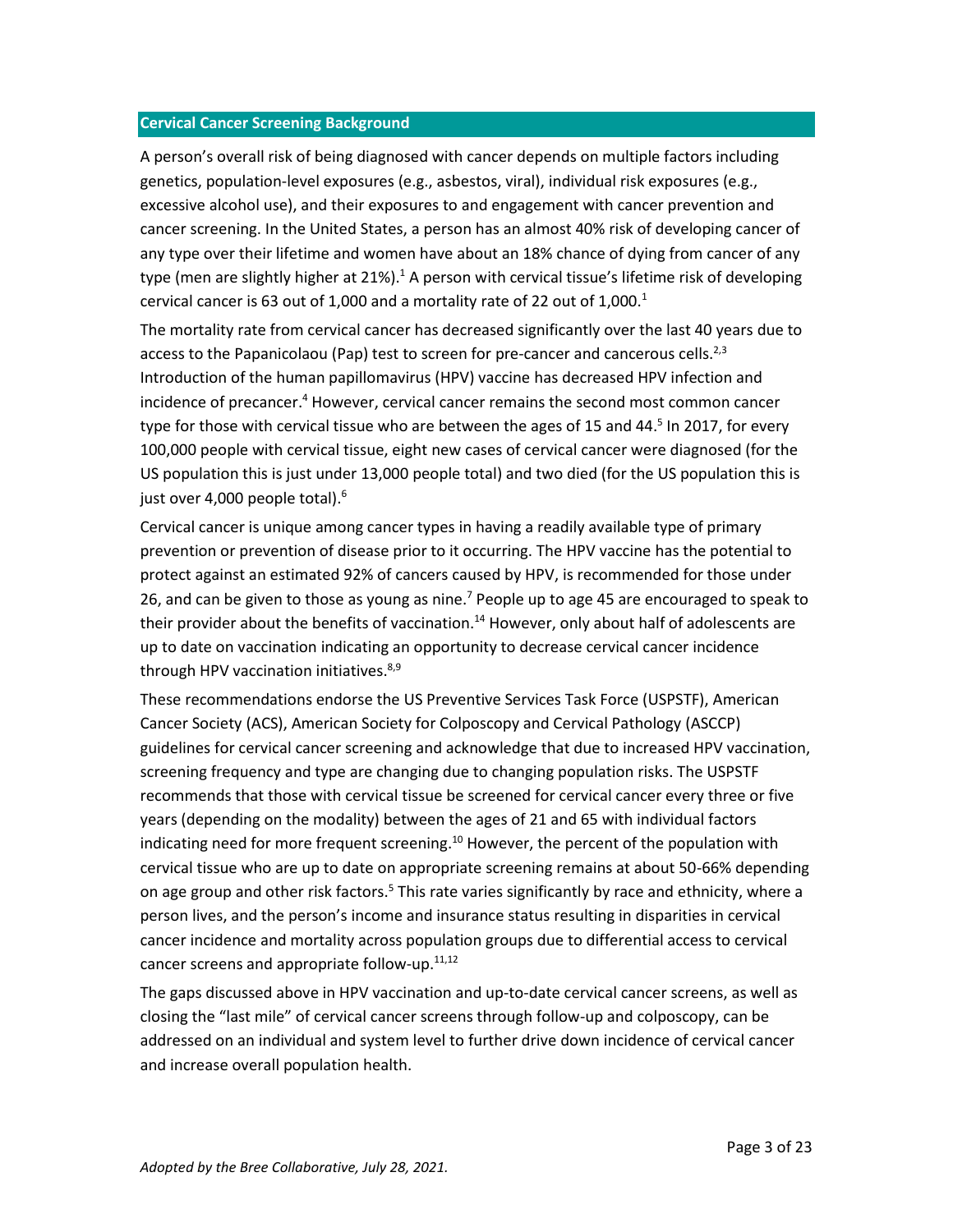## <span id="page-5-0"></span>**Recommendation Framework**

This guideline's goal is to decrease the incidence of mortality and morbidity from cervical cancer. Appropriate prevention through HPV vaccination, appropriate screening, and structured follow-up to abnormal results are mechanisms to achieve this goal. The guideline also recognizes that the capacity of a delivery site to conduct population management activities such as follow-up will vary. Treatment and/or management of cervical cancer is out of scope of these recommendations and the focus areas below outline the pathway from HPV vaccination to cervical cancer screen to follow-up to colposcopy.

| <b>Focus Area</b>                                    | <b>Clinical Steps</b>                                                                                                                                                                                                                                                                                                                                                                                                                                                                                                                                                                                                                                                                                                                                                                                                                                                                                                                                                                                                                                                                                                                                                                                                                                                                                                                                                                                                                                                                                                                                                                                                                                                                                                                                           |
|------------------------------------------------------|-----------------------------------------------------------------------------------------------------------------------------------------------------------------------------------------------------------------------------------------------------------------------------------------------------------------------------------------------------------------------------------------------------------------------------------------------------------------------------------------------------------------------------------------------------------------------------------------------------------------------------------------------------------------------------------------------------------------------------------------------------------------------------------------------------------------------------------------------------------------------------------------------------------------------------------------------------------------------------------------------------------------------------------------------------------------------------------------------------------------------------------------------------------------------------------------------------------------------------------------------------------------------------------------------------------------------------------------------------------------------------------------------------------------------------------------------------------------------------------------------------------------------------------------------------------------------------------------------------------------------------------------------------------------------------------------------------------------------------------------------------------------|
| <b>HPV</b><br><b>Vaccine</b>                         | Raise the importance of the HPV vaccine during adolescent visits<br>Address myths around the HPV vaccine through person-centered education<br>$\bullet$<br>Frame the HPV vaccine as cancer prevention not STI prevention<br>$\bullet$<br>Require HPV vaccine for public school enrollment<br>$\bullet$<br>Track HPV vaccination at a delivery site level by age, race and ethnicity<br>$\bullet$                                                                                                                                                                                                                                                                                                                                                                                                                                                                                                                                                                                                                                                                                                                                                                                                                                                                                                                                                                                                                                                                                                                                                                                                                                                                                                                                                                |
| <b>Cervical</b><br><b>Cancer</b><br><b>Screen</b>    | Frame as preventative screening for pre-cancerous conditions<br>$\bullet$<br>Track and clearly communicate the process and frequency for cervical cancer<br>$\bullet$<br>screen (e.g., to follow ACS guidelines, using a 25-30-35 schedule (HPV-alone) or,<br>following USPSTF guidelines, at 21-24-27 (cytology-alone) then every 5 years 30-<br>65 (either HPV-alone or co-test) as a part of routine care<br>• Practice trauma-informed pelvic exams (i.e., includes assessing and<br>accommodating for past trauma)<br>For those with cervical tissue follow recent USPSTF screening recommendations.<br>$\bullet$<br>Stratify risk and type of test based on age (e.g., 21 to 29 years, 30-65 years, over<br>65 years)<br>• Discuss the type of screening test being conducted with the patient<br>• When approved by the FDA, available, recommended by national quality<br>organizations, and lab-validated, offer self-swab for HPV-alone<br>Track outcomes and identify disparities in cancer screening and mortality<br>$\bullet$<br>through a comprehensive cancer screening registry including colon, breast,<br>and cervical cancers. The registry will include at minimum screening,<br>screening outcome, and factors that influence screening and outcome<br>including (at a minimum) race, ethnicity, and insurance status.<br>• Include measurement of cervical cancer screening for all appropriate<br>populations including for Medicaid and uninsured<br>• Prioritize outreach to populations with historical or demonstrated lower<br>screening rates including minoritized individuals, those covered by Medicaid, the<br>underinsured, and the uninsured<br>• Report screening completion by race and ethnicity by site and health plan |
| <b>Abnormal</b><br><b>Result</b><br><b>Follow-Up</b> | Designate a process owner for the site-level cancer screening registry follow-up<br>$\bullet$<br>and outreach (e.g., from care coordinator)<br>Ensure communication is understandable, person-centered, guideline-consistent,<br>with clear next steps for patients                                                                                                                                                                                                                                                                                                                                                                                                                                                                                                                                                                                                                                                                                                                                                                                                                                                                                                                                                                                                                                                                                                                                                                                                                                                                                                                                                                                                                                                                                             |
| Colposcopy                                           | Practice trauma-informed gynecology includes assessing and accommodating for<br>٠<br>past trauma)<br>List of colposcopists and warm handoff to referral providers<br>٠<br>Waive member cost share for follow-up evaluation on abnormal screening                                                                                                                                                                                                                                                                                                                                                                                                                                                                                                                                                                                                                                                                                                                                                                                                                                                                                                                                                                                                                                                                                                                                                                                                                                                                                                                                                                                                                                                                                                                |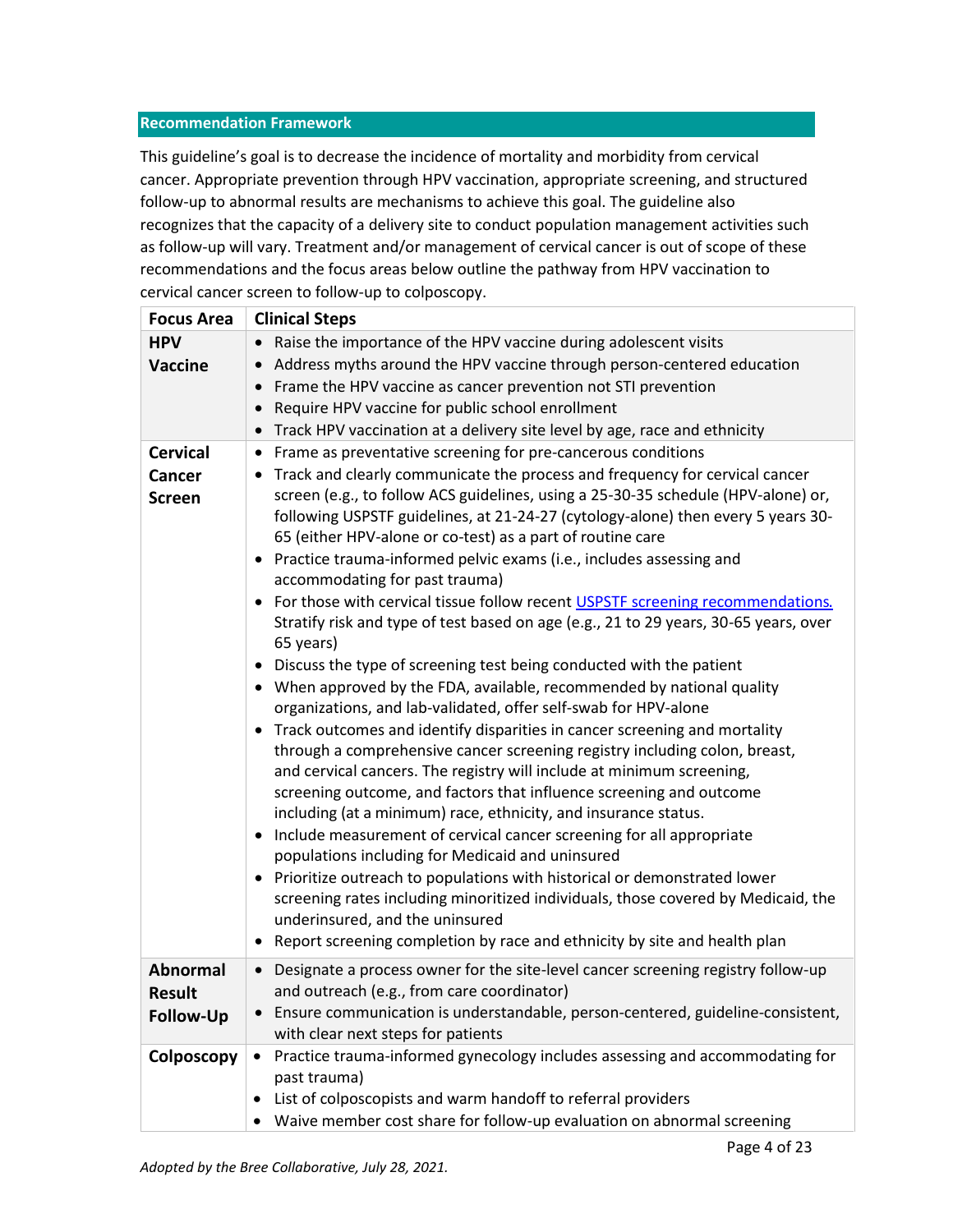## <span id="page-6-0"></span>**Stakeholder Checklists**

## <span id="page-6-1"></span>**Health Care Delivery Site/Organization**

- $\Box$  Develop site-wide clear policies on trauma-informed, culturally humble care.
	- $\circ$  All staff are trained on trauma-informed interactions corresponding to how they interact with patients.
	- o Providers are trained and have electronic guidance on how to have personcentered conversations about:
		- Vaccines and addressing common myths about the HPV vaccine.
		- The process of screening for cervical cancer using a pelvic exam and the difference between pre-cancerous and cancerous cells.
		- How and when to expect results from the cervical cancer screen and how results will be communicated to the patient.
- $\Box$  Define site's attributable population in order to track patients being up to date on HPV vaccine, cervical cancer screens, and follow-up.
- $\Box$  Develop onsite cancer screening registry of attributed population that includes:
	- o Age
	- o HPV vaccination status
	- o Sex at birth and current gender (if available)
	- o Race
	- o Ethnicity
	- o Insurance status
	- o Age of last cervical cancer screen
	- o Age of next cervical cancer screen. Labs at 25, 30, 35, etc are recommended if following the American Cancer Society (ACS), or at 21-24-27-30-35-etc if following the USPSTF guidelines
	- o Screening result history
	- o Whether results have been communicated to patient
	- o Follow-up steps to abnormal results
- $\Box$  Designate staff person to manage cancer screening registry.
- $\Box$  Communicate to patients who are overdue for cervical cancer screen electronically or through mail with process of how to make an appointment and what to expect.
- $\Box$  When a patient makes any appointment:
	- o Providers are electronically notified if patient is due for cervical cancer screen
	- $\circ$  Patient is notified prior to appointment that they will be offered a pelvic exam and labs (or self-collection of HPV if that is an option), and what to expect
- $\Box$  Develop or utilize an existing list of providers who perform colposcopies, internal or external to the organization.
- $\Box$  Utilize a warm handoff if a patient with an abnormal result is referred to colposcopy
- $\Box$  Test only in CLIA-regulated lab.
- $\Box$  Prioritize outreach for HPV vaccine and cervical cancer screen to populations with demonstrated higher mortality and/or incidence rates including:
	- o Hispanic
	- o Medicaid
	- o Underinsured
	- o Uninsured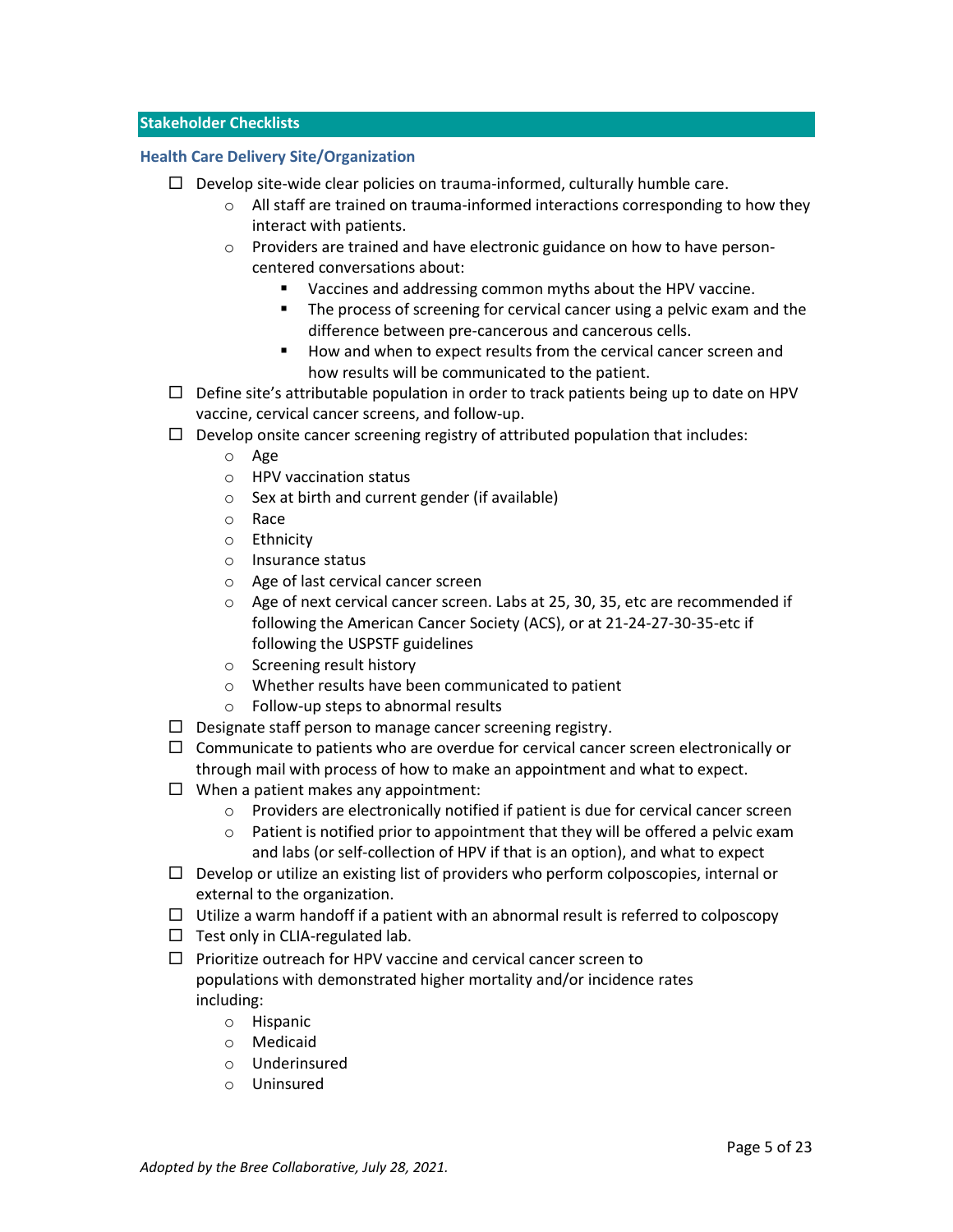# **These recommendations are not intended to be used in lieu of advice from your provider(s).**

## <span id="page-7-0"></span>**Patients and Family Members**

- Most cervical cancer is caused by certain types of human papilloma**virus**. Other types of this virus can cause genital warts.
- $\Box$  The 9 valent HPV vaccine protects against genital warts and over 90% of HPV types that cause cervical cancer
	- $\circ$  HPV vaccine recommended for children age 9-12 but should be given up to age 26 if not fully vaccinated earlier
	- $\circ$  If you are between 26-45 you should talk to your provider or care team about whether you should be vaccinated
- $\Box$  This guideline recommends against ordering HPV tests online due to uncertainty about quality and accuracy.
- $\Box$  More information from the American Cancer Societ[y here.](https://www.cancer.org/cancer/cervical-cancer/about/what-is-cervical-cancer.html)
- $\Box$  [Basic Information About Cervical Cancer](https://www.cdc.gov/cancer/cervical/basic_info/index.htm) from the Centers for Disease Controland Prevention.
- $\Box$  Understand your personal risk for cervical cancer including what the cervix is, how precancer and cancer diagnoses are different, and how your age and whether you have had an HPV vaccine contribute to your personal risk.

"There are many different types of cancer that can happen in humans - it basically means that cells somewhere in the body are growing out of control. "Pre-cancer" is when cells in a part of the body start to show changes that sometimes can *develop* into cancer. In the cervix (a small structure in the far back of the vagina, that connects to the uterus), it usually takes a few years for early "pre-cancer" to turn into actual cancer. There are 2 really good ways to check for pre-cancer that can allow you to actually *prevent* cervical cancer from ever happening: by sending a few cells from the cervix to the lab, and/or checking for the presence of a specific virus that (if it stays in the body for a long time) can cause cancer. With this information, your health care providers can recommend a good plan to keep you safe and healthy.

- $\Box$  If you are aged 21 to 65, your health care provider will talk to you about which screening tests are appropriate for your age and health history.
- $\Box$  If you are over 65, talk to your provider about whether you have had adequate prior screening and are not otherwise at high risk for cervical cancer. If you have had appropriate screening, you may not need to continue screening.
- $\Box$  You might find patient decision aids helpful. The following are available online:
	- o [Pap test: Should I have colposcopy if my Pap test shows minor cell](https://decisionaid.ohri.ca/AZsumm.php?ID=1026)  [changes?](https://decisionaid.ohri.ca/AZsumm.php?ID=1026) Healthwise
	- o [Making Choices: A decision aid for women with a mildly abnormal pap](https://decisionaid.ohri.ca/AZsumm.php?ID=1251)  [smear.](https://decisionaid.ohri.ca/AZsumm.php?ID=1251) University of Sydney
	- o [HPV: Should I Get the Vaccine?](https://decisionaid.ohri.ca/AZsumm.php?ID=1647) Healthwise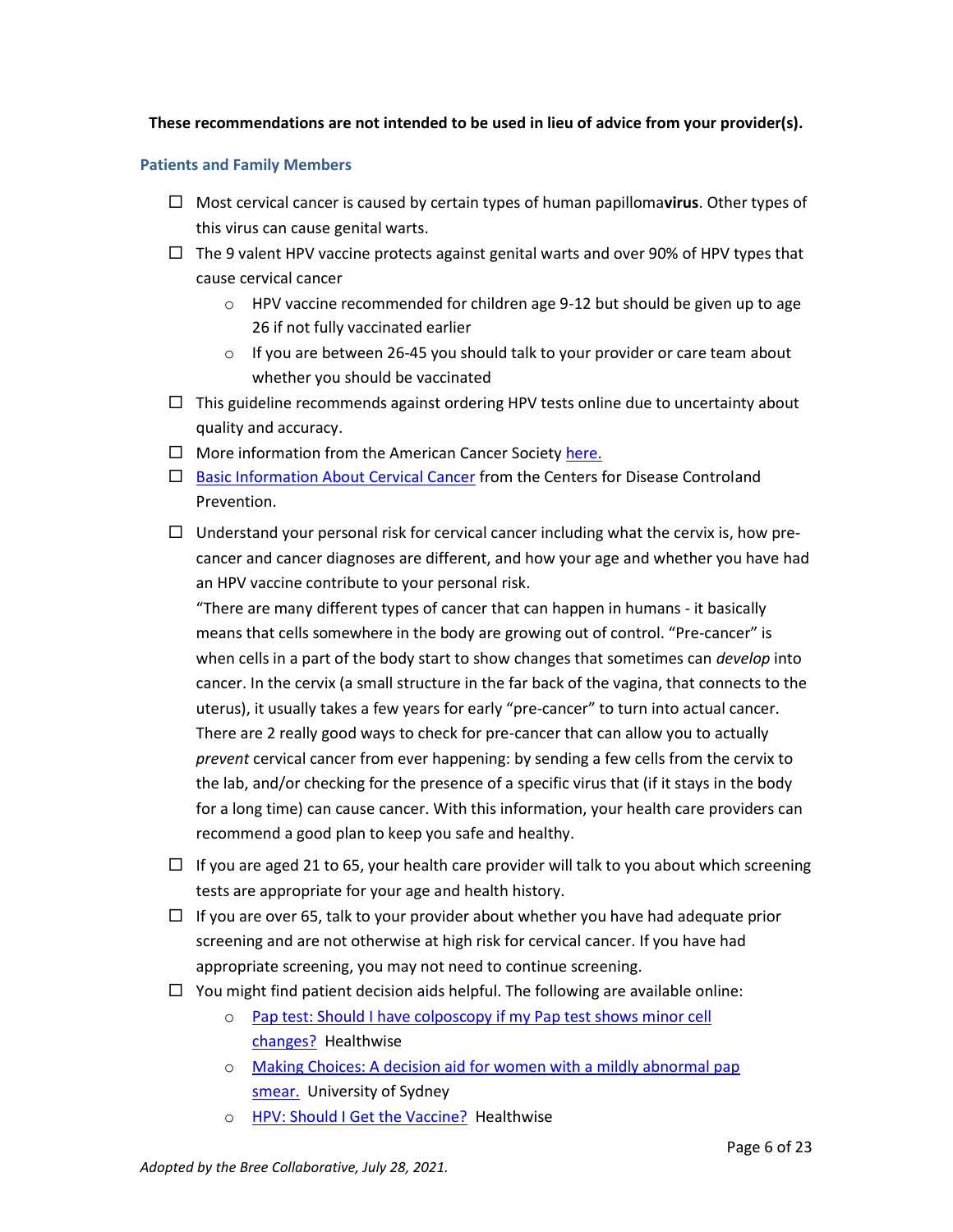## <span id="page-8-0"></span>**Providers**

- $\Box$  Understand and follow the USPSTF cervical cancer screening recommendations by age and other risk factors
- $\Box$  Talk to the person about how often they should be screened for cervical cancer depending on their age and risk category and why screening remains important for both younger people who have had the HPV vaccine and for older people who may have monogamous sexual partner(s).
- $\Box$  Offer a trauma-informed pelvic exam (includes assessing and accommodating for past trauma)
	- o See [Responding to childhood trauma: the promise and practice of trauma](http://childrescuebill.org/VictimsOfAbuse/RespondingHodas.pdf) [informed](http://childrescuebill.org/VictimsOfAbuse/RespondingHodas.pdf) care
	- o See American Family Physician's Providing [Trauma-Informed](https://www.aafp.org/afp/2017/0515/p655.html#afp20170515p655-b1) Care
- $\Box$  Allow the person to be in control of whether the exam occurs. Ask about the person's experience with pelvic exams. Language suggestions include:
	- o *Have you ever had a pelvic exam before? What has that experience been like for you in the past?*
	- o *What parts of the exam can I adjust to make this experience as comfortable for you as possible? For instance, would you prefer to sit up a little so you can see me better, or put your feet flat on the exam table instead of in the holders, or would you like to place the speculum yourself?*
	- o *You are in charge here: we can pause whenever you want, or you can change your mind and we'll stop at any point.*
- $\Box$  Understand and utilize the cancer screening registry available in your practice including how results or information is communicated to the person receiving care.
	- o Ensure that results, normal or abnormal, are communicated to the person in a way that they understand and that are clearly actionable.
	- $\circ$  Ensure that the patient knows what kind of communications to expect: who will be contacting them, and how, and how to contact the provider directly with any questions or concerns.
- $\Box$  Ensure that your referral colposcopists follow  $\Delta$ SCCP [Colposcopy](https://pubmed.ncbi.nlm.nih.gov/28953110/) Standards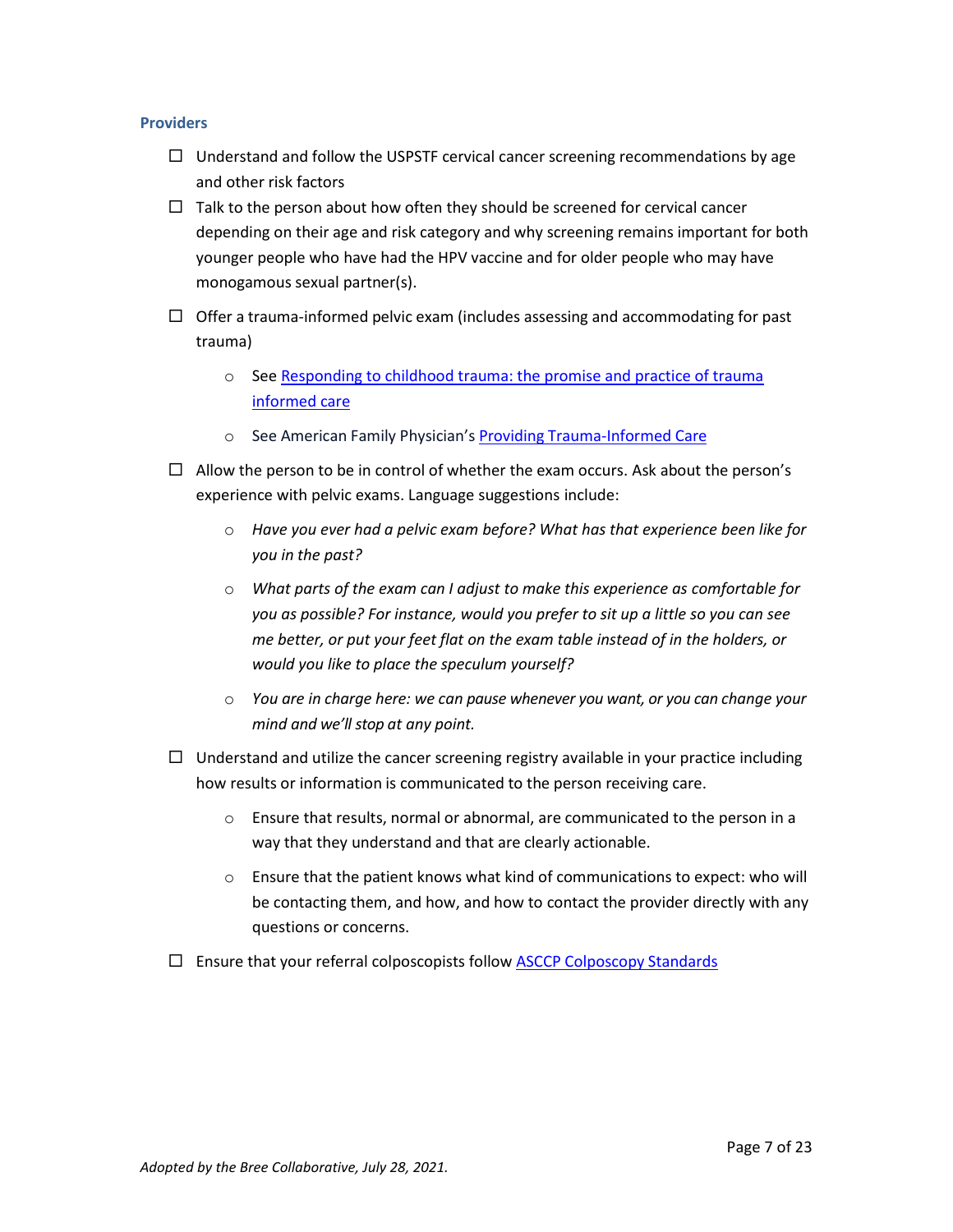## <span id="page-9-0"></span>**Health Plans**

- $\Box$  Collect data on cervical cancer screening by patient race and ethnicity.
- $\Box$  Consider evaluating cancer screening metrics annually to align with changing evidence.
- $\Box$  Waive member cost sharing (note this does not apply to monitoring after a diagnosis has been made or to treatment) for:
	- o All steps of cervical cancer screening including colposcopy and biopsy after an abnormal pap.
	- o All steps of colorectal cancer screening including colonoscopy to evaluate an abnormal colorectal cancer screening test (i.e., sigmoidoscopy, stool, blood, imaging screening test), whether or not polypectomy or biopsy is performed; and screening colonoscopy if a polyp is identified and removed in the procedure.
	- o All steps of breast cancer screening to evaluate an abnormal screening mammogram including diagnostic mammography and/or ultrasound, whether or not a breast biopsy is performed.

## <span id="page-9-1"></span>**Health Care Purchasers (e.g., employer purchasers)**

- $\Box$  When designing employee benefits:
	- o If using value-based contracts (e.g., Centers of Excellence, Accountable Care Organizations), consider evaluating metrics annually to ensure alignment with national guidelines (e.g., cervical cancer screening through HPV testing).
	- o Specify the removal of member cost sharing (note this does not apply to monitoring after a diagnosis has been made or to treatment) for:
		- All steps of cervical cancer screening including colposcopy and biopsy after an abnormal pap.
		- All steps of colorectal cancer screening including colonoscopy to evaluate an abnormal colorectal cancer screening test (i.e., sigmoidoscopy, stool, blood, imaging screening test), whether or not polypectomy or biopsy is performed; and screening colonoscopy if a polyp is identified and removed in the procedure.
		- All steps of breast cancer screening to evaluate an abnormal screening mammogram including diagnostic mammography and/or ultrasound, whether or not a breast biopsy is performed.
- $\Box$  Consider employee-focused education about relevant cancer screenings aligned with the recommendations from national quality organizations for cancer screening at various sites (e.g., cervical, colorectal, prostate, breast, lung) including information on the difference between pre-cancer and cancer.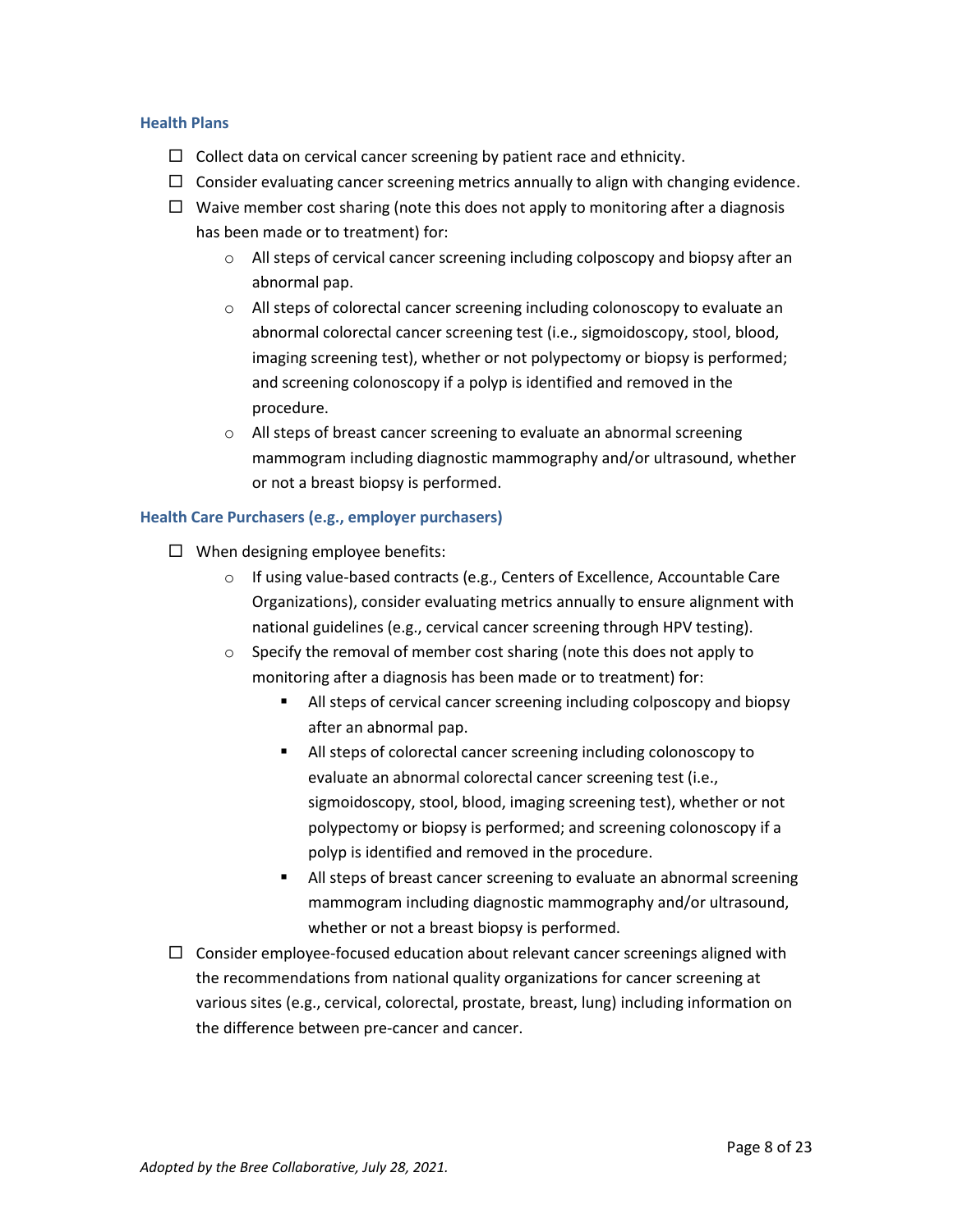## <span id="page-10-0"></span>**Washington State Health Care Authority**

- $\Box$  Require Medicaid Managed Care Plans to report on percentage of eligible adults screened for cervical cancer and by race and ethnicity
- $\Box$  Certify patient decision aids for cancer screening including for cervical cancer

# <span id="page-10-1"></span>**Washington State Department of Health**

- $\Box$  Develop a statewide cancer screening registry for people aged 21-75 or who are otherwise appropriate for receiving breast, cervical, and/or colorectal cancer screening including:
	- o Patient identifier
	- o Age
	- $\circ$  Sex at birth and current gender (if available)
	- o Race
	- o Ethnicity
	- o Insurance status
	- o Modality selected for screening (if relevant)
	- o Screening date
	- o Screening result
	- o Follow-up steps
- $\Box$  Use data from the registry to compare the rate of cancer screening, stage at diagnosis, and mortality compared across health plans and delivery systems

## <span id="page-10-2"></span>**Washington State Legislature**

- $\Box$  Mandate health plan reporting on available race and ethnicity data for all quality performance metrics.
- $\Box$  Require HPV vaccination for school enrollment as for other vaccines.
- $\Box$  Consider regulating patient self-purchased STI testing.
- □ Develop and pass legislation to remove barriers for the Last Mile of screening (note this does not apply to monitoring after a diagnosis has been made or to treatment) for colorectal, breast, and cervical cancers including requiring health plans to remove member cost share for:
	- o All steps of cervical cancer screening including colposcopy and biopsy after an abnormal pap.
	- o All steps of colorectal cancer screening including colonoscopy to evaluate an abnormal colorectal cancer screening test (i.e., sigmoidoscopy, stool, blood, imaging screening test), whether or not polypectomy or biopsy is performed; and screening colonoscopy if a polyp is identified and removed in the procedure.
	- o All steps of breast cancer screening to evaluate an abnormal screening mammogram including diagnostic mammography and/or ultrasound, whether or not a breast biopsy is performed.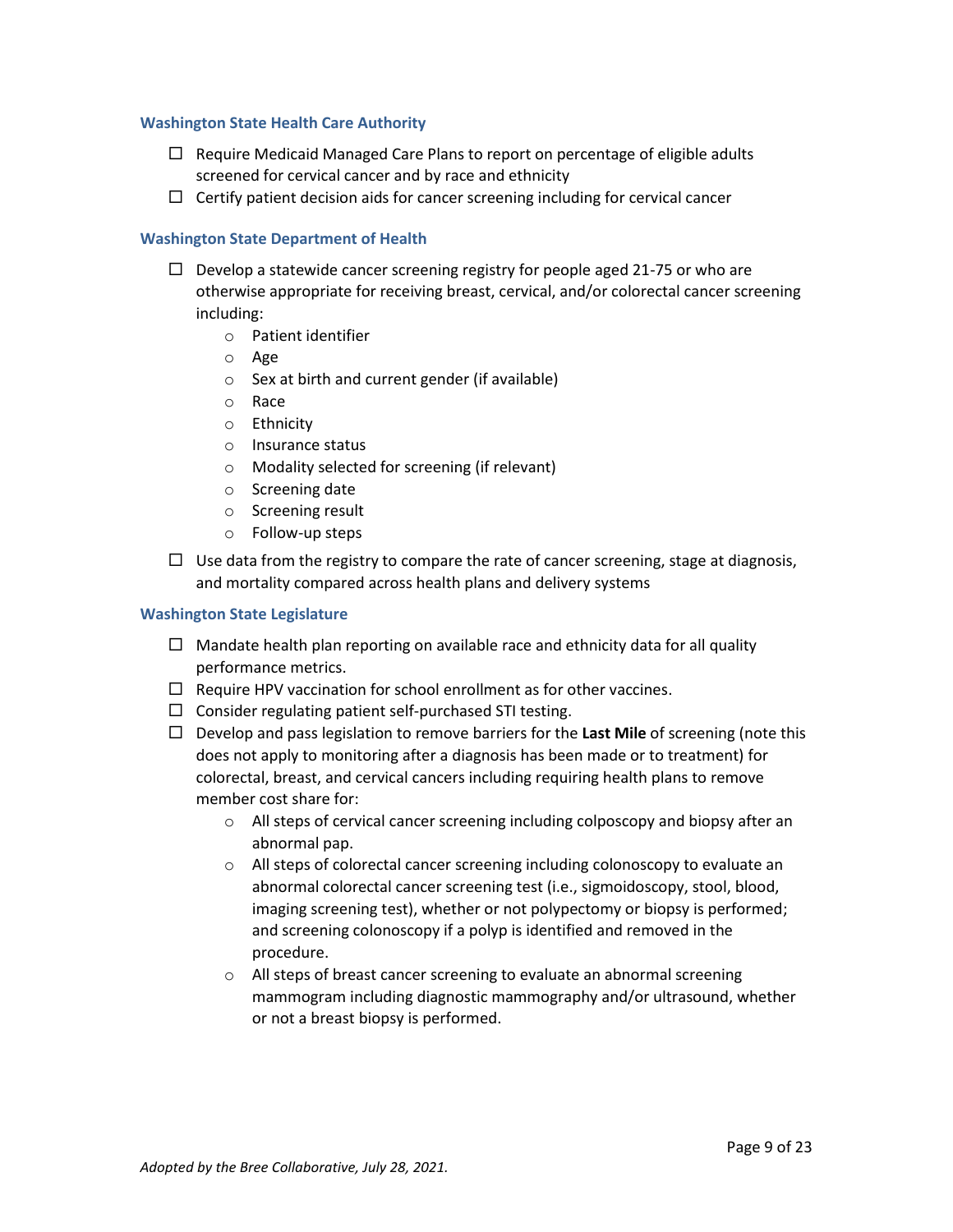#### <span id="page-11-0"></span>**Pathway and Barriers**

This pathway is informed by current evidence and this is rapidly changing. The likelihood of cervical cancer incidence and mortality increases when the HPV vaccine is not given, when screening does not occur or does not occur at appropriate intervals, when screening is inaccurate or fails, when follow-up for an abnormal result does not occur, or when treatment fails.<sup>13</sup> Likelihood decreases with provision of the HPV vaccine prior to HPV exposure (prior to initiation of sexual activities), when cervical cancer screening occur at regular intervals and is accurate, when abnormal results are communicated and acted upon, when colposcopy occurs and is effective, and when treatment and/or management of cervical cancer is successful. **Figure 1**, below, outlines this pathway and **table 2**, below, outlines patient, provider, and system-level barriers.



|  | Table 1: Patient, Provider, and System-Level Barriers |
|--|-------------------------------------------------------|
|--|-------------------------------------------------------|

| Level    | <b>HPV Vaccine</b>                                                                                                | <b>CC Screen</b>                                                                                                                                                                                                     | Follow-Up                                                                                                                                                          | Colposcopy                                                                                                                                                                  |
|----------|-------------------------------------------------------------------------------------------------------------------|----------------------------------------------------------------------------------------------------------------------------------------------------------------------------------------------------------------------|--------------------------------------------------------------------------------------------------------------------------------------------------------------------|-----------------------------------------------------------------------------------------------------------------------------------------------------------------------------|
| Patient  | • Parental<br>objection or<br>hesitancy<br>• Stigma around<br>sex and sexually<br>transmitted<br>infections (STI) | • No provider<br>• Cost of visit<br>• Time, transportation,<br>childcare etc.<br>• Knowledge of when to<br>come in<br>• Fear of cancer<br>• Fear of pain<br>• Fear/distress and/or<br>discomfort with pelvic<br>exam | • Fear of cancer<br>• Unclear next steps<br>• Unstable contact<br>information                                                                                      | • Missed<br>appointments<br>(fear, avoidance,<br>time,<br>transportation,<br>childcare etc.)<br>• Limited referral<br>colposcopists<br>• Cost of colposcopy or<br>treatment |
| Provider | • Does not bring up<br>• Stigma around<br>sex and STIs<br>• Incorrect<br>assumptions<br>about risk                | • Unknown patient<br>population<br>• Insensitive or painful<br>pelvic exam or<br>procedure                                                                                                                           | • Incorrect clinical plan<br>(failure to follow ASCCP)<br>• Failure of tracking/care<br>coordination system<br>• Plan not well<br>communicated to patient          | • Insensitive or painful<br>pelvic exam or<br>procedure                                                                                                                     |
| System   | • Tracking HPV<br>vaccinations                                                                                    | • Tracking of population<br>who is up to date on CC<br>screen                                                                                                                                                        | • Unreliable interface<br>between lab and<br>providers, provider and<br>care coordinators,<br>provider, and patients<br>• Unstable system for care<br>coordination | • Limited or no local<br>colposcopists accepting<br>under/uninsured<br>patient referrals                                                                                    |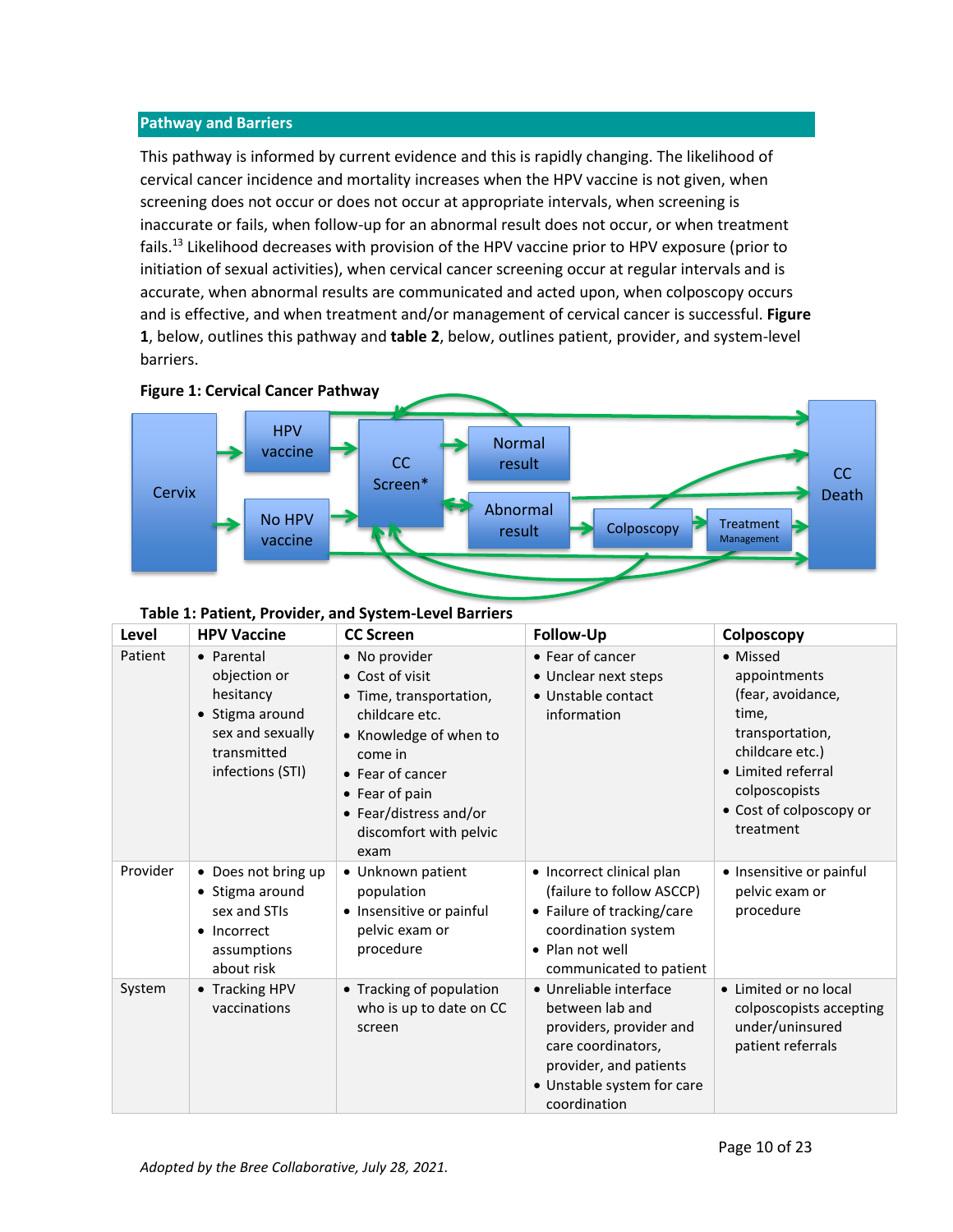#### <span id="page-12-0"></span>**Evidence Review**

#### <span id="page-12-1"></span>**HPV Vaccination**

Uptake of the HPV vaccine remains low among adolescents despite being very effective in preventing the vast majority of types of HPV that cause genital warts and cervical cancer and having few side effects. The CDC recommends the HPV vaccine to those who are between the ages of 11 and 12 allowing the vaccine to be first given at age nine with the second dose being given six to 12 months later.<sup>14</sup> The vaccine is recommended for everyone up to age 26 years. Those who are 27 to 45 may also be good candidates for protection from HPV through vaccination depending on individual sexual history. However, as HPV is primarily transmitted through sexual behaviors, stigma around the vaccine on the part of both patients, providers, and parents remains high.<sup>15</sup> Additionally, vaccine uptake in general suffers from persistent, nonscientific concerns about safety that have been consistently disproven through high investments in vaccine surveillance and a large body of literature proving safety.<sup>16,17</sup>

Vaccine hesitancy is complex with multiple personal, cultural, and social factors. Literature shows key myths around the HPV vaccine including: that the vaccine is not effective, that Pap tests are enough to prevent cancer and the vaccine is unnecessary, not being safe or having other side effects, not being needed as one's immune system clears the virus, and that age 11- 12 is too young.<sup>18</sup> Strategies to address and mitigate vaccine hesitancy should be targeted to individuals and mainly consist of listening, addressing specific points, and education through motivational interviewing techniques.

In addition to patient-specific factors, some providers may be unlikely or resistant to bring up the vaccine with eligible patients or parents. Providers have been shown to be less likely to bring up the HPV vaccine with patients and patient-parent dyads if they "*were uncomfortable discussing sex, perceived parents as hesitant, or believed patients to be low risk*."<sup>19</sup> Pediatric patients are less likely to receive recommendations if they are younger, male, and/or nonwhite.<sup>19</sup> System-level interventions that clearly show which patients should be offered the vaccine and ability to track and highlight disparities such as by race are needed to mitigate provider-level barriers.

## <span id="page-12-2"></span>**Cervical Cancer Screen and Follow-Up**

The United States Preventive Services Task force conducted a review of cervical cancer screening in 2018 including a complete evidence review available [here.](https://www.uspreventiveservicestaskforce.org/uspstf/document/evidence-summary/cervical-cancer-screening) This guideline does not replicate this evidence review and recommends those interested review the USPSTF literature. Specific recommendations by age are as follows with recommendations for earlier, later, or more frequent screening depending on patient-factors (e.g., HIV infection, a compromised immune system, in utero exposure to diethylstilbestrol, previous treatment of a high-grade precancerous lesion or cervical cancer):<sup>20</sup>

- Under age 21 No screening
- Ages 21-29 Screen for cervical cancer every 3 years with cytology alone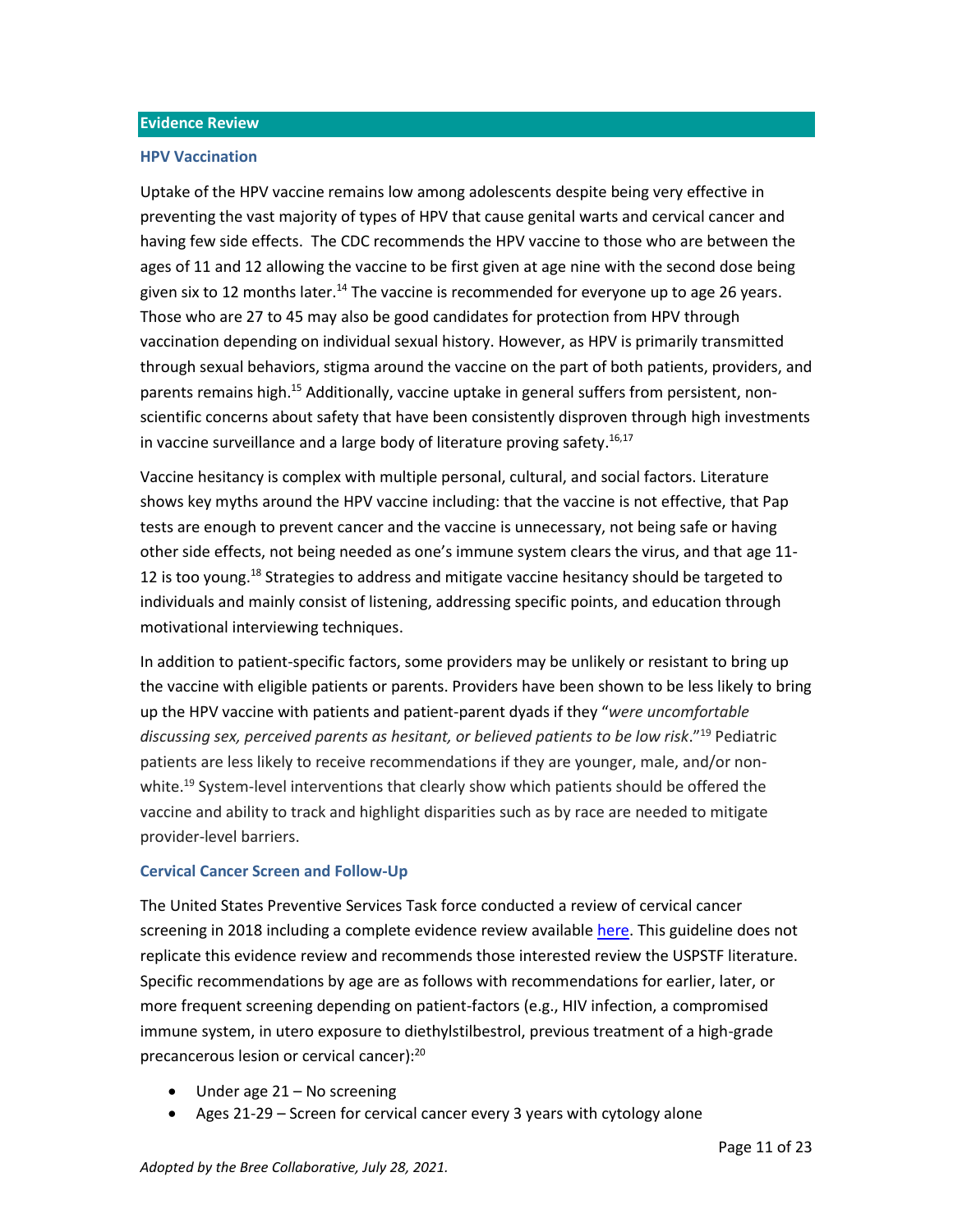- Ages 30-65 Screen for cervical cancer every 3 years with cytology alone, every 5 years with hrHPV testing alone, or every 5 years with co-testing
- Over age 65 No screening

Of populations at risk for cervical cancer mortality, those who have never come in for a cervical cancer screen and those who have had an abnormal screen but not follow-up are most at risk for dying of cervical cancer. The pelvic exam is often a contributing factor in lower cervical cancer screening. The pelvic exam can provoke anxiety, distress, fear of cancer, concerns about cleanliness and many other negative emotions for many of those with cervical tissue.<sup>21</sup> Many prefer female clinicians to perform pelvic exams.<sup>22</sup> Barriers to being up-to-date on cervical cancer screening (including following-up on abnormal results that indicate need for colposcopy or the "last mile of screening") tend to be associated with particular population groups and broadly include: 23,24,25

- Fear of finding cancer;
- Not having clinician recommend screening and therefore not being aware that screening is needed;
- Not trusting clinic staff/providers to respect gender identity/sexual orientation;
- Disabilities which make either comprehension and/or positioning difficult, uncomfortable/painful or embarrassing;
- Feeling uncomfortable with a pelvic exam due to factors such as having male primary care provider, not expecting to have a pelvic exam that day and not being mentally or physically prepared, fear of embarrassment, fear of being judged by the provider, and other reasons;
- Not perceiving an individual risk of cervical cancer;
- The cost of the visit/test;
- Insurance status;
- Low literacy and/or low health literacy in particular; and
- Speaking a language other than that of the provider.

Targeted studies of lower resourced populations, such as those experiencing homelessness, similarly support the above as barriers and additionally show (1) highly prevalent lack of followup with results from a screen; (2) individuals not knowing how frequently they should be tested, and (3) individuals not understanding causes of cervical cancer.<sup>26</sup>

Patient-specific factors can be addressed through system- and provider-level interventions. Education, offering a self-swab for HPV (if validated and available), invitation letters with or without a follow-up phone contact, making an appointment for the person (for the initial cervical cancer screen and/or for any follow-up appointments), and sending reminders has been shown to have a significant impact on cervical cancer screening rates.<sup>2728</sup> For those undergoing colposcopy, receiving a leaflet prior to the procedure is associated with lower psychosexual dysfunction but not anxiety levels, while playing music during the procedure did result in lower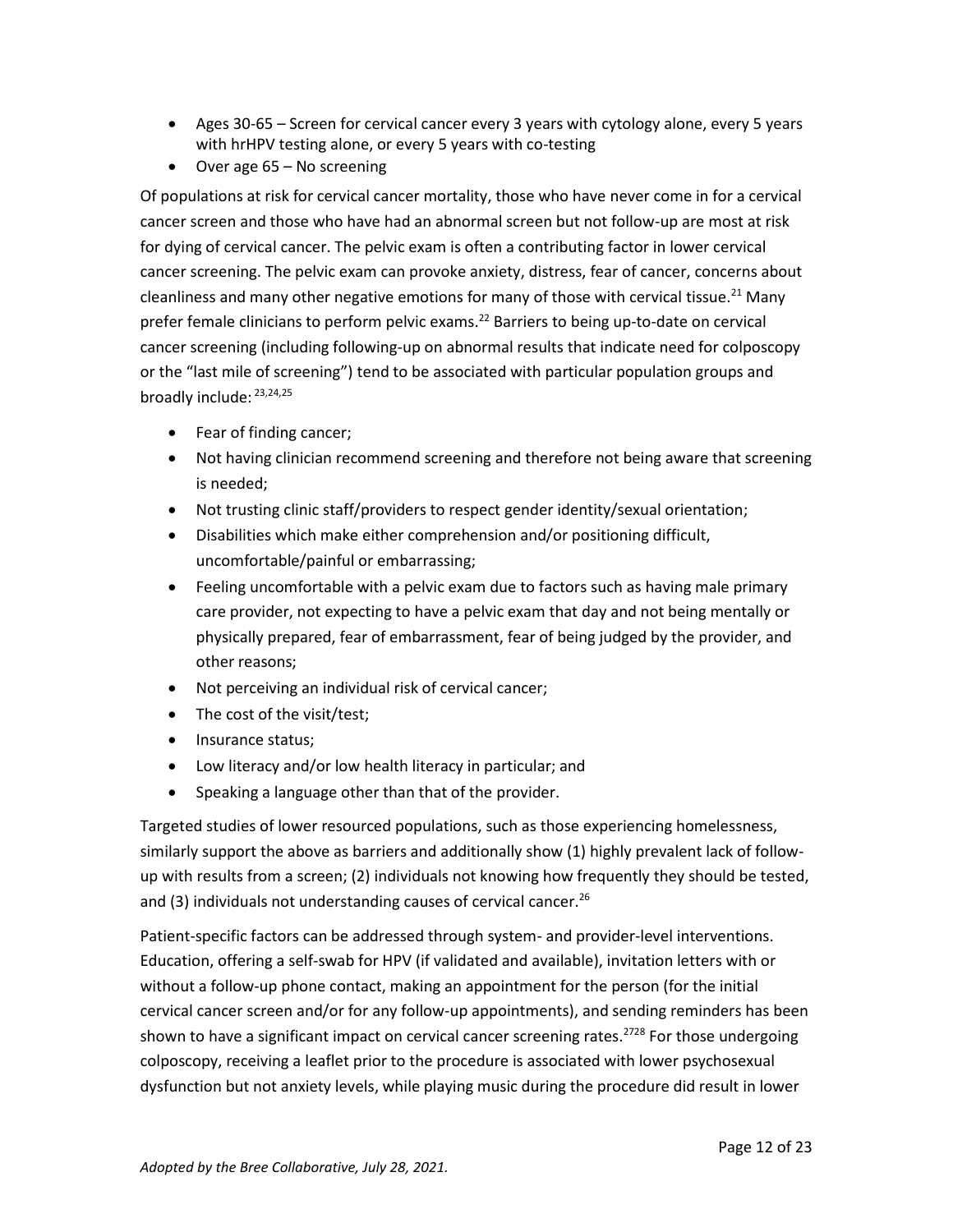# anxiety.<sup>29</sup>

Minoritized individuals with cervical tissue may experience additional social and/or cultural barriers to pelvic exams.<sup>26,27</sup> Foreign-born people with cervical tissue are more likely to die than those born in the United States of cervical cancer, indicating a need for more culturally humble patient-provider interactions and patient-system interactions and better access to the health care system generally through comprehensive insurance coverage.<sup>28</sup>

# <span id="page-14-0"></span>**Trauma-Informed Care**

For a more complete description and history of trauma-informed care see the 2020 [Sexual and](https://www.qualityhealth.org/bree/wp-content/uploads/sites/8/2020/11/Recommendations-Repro-Health-FINAL-2020.pdf)  [Reproductive Health Recommendations.](https://www.qualityhealth.org/bree/wp-content/uploads/sites/8/2020/11/Recommendations-Repro-Health-FINAL-2020.pdf)

Abuse, violence, and other forms of trauma are widespread. The landmark 1998 study on adverse childhood experiences (ACEs) shows the high prevalence of ACEs across populations and links these experiences to a lifetime risk of poor health outcomes such as alcoholism, depression, heart disease, cancer, and obesity.<sup>29</sup> While children are highly sensitive to trauma, as seen through these later health impacts, trauma is also impactful for adults. Traumainformed care is built on understanding a person's individual life experiences (e.g., asking what has happened to you) and the need for a clinical encounter to empower rather than retraumatize a person.<sup>30</sup> The term was developed to integrate an understanding and strategies to mitigate trauma into delivery of behavioral health care and has since been adapted to physical health services and to delivery of integrated physical and behavioral health services.<sup>31</sup>

Reproductive and sexual health questions and services can feel especially invasive for a person who has experienced trauma. Establishing or reaffirming a person-provider relationship rests on developing interpersonal skills including being non-judgmental, providing reassurance, reaffirming that the person can and should ask questions, and talking about the person's goals of care or treatment.<sup>62</sup> This workgroup does not endorse a single guideline for trauma-informed care as this care philosophy cannot be operationalized through a checklist, although checklists can serve as a starting point.

Many organizations have developed toolkits to support trauma-informed care. The Centers for Disease Control and Prevention lists six principles to a trauma-informed approach: 32

- **Safety**: Staff and people receiving care feel physically and psychologically safe
- **Trustworthiness and transparency**
- **Peer support**: Those with lived experience of trauma as allies in recovery or using stories
- **Collaboration and mutuality**: Decision making is shared, power differentials among staff or between providers and people receiving care is reduced
- **Choice**: Empowerment and self-advocacy
- **Cultural, historical and gender issues**: Recognizing and addressing historical trauma, removing provider bias, care that is responsive to cultural background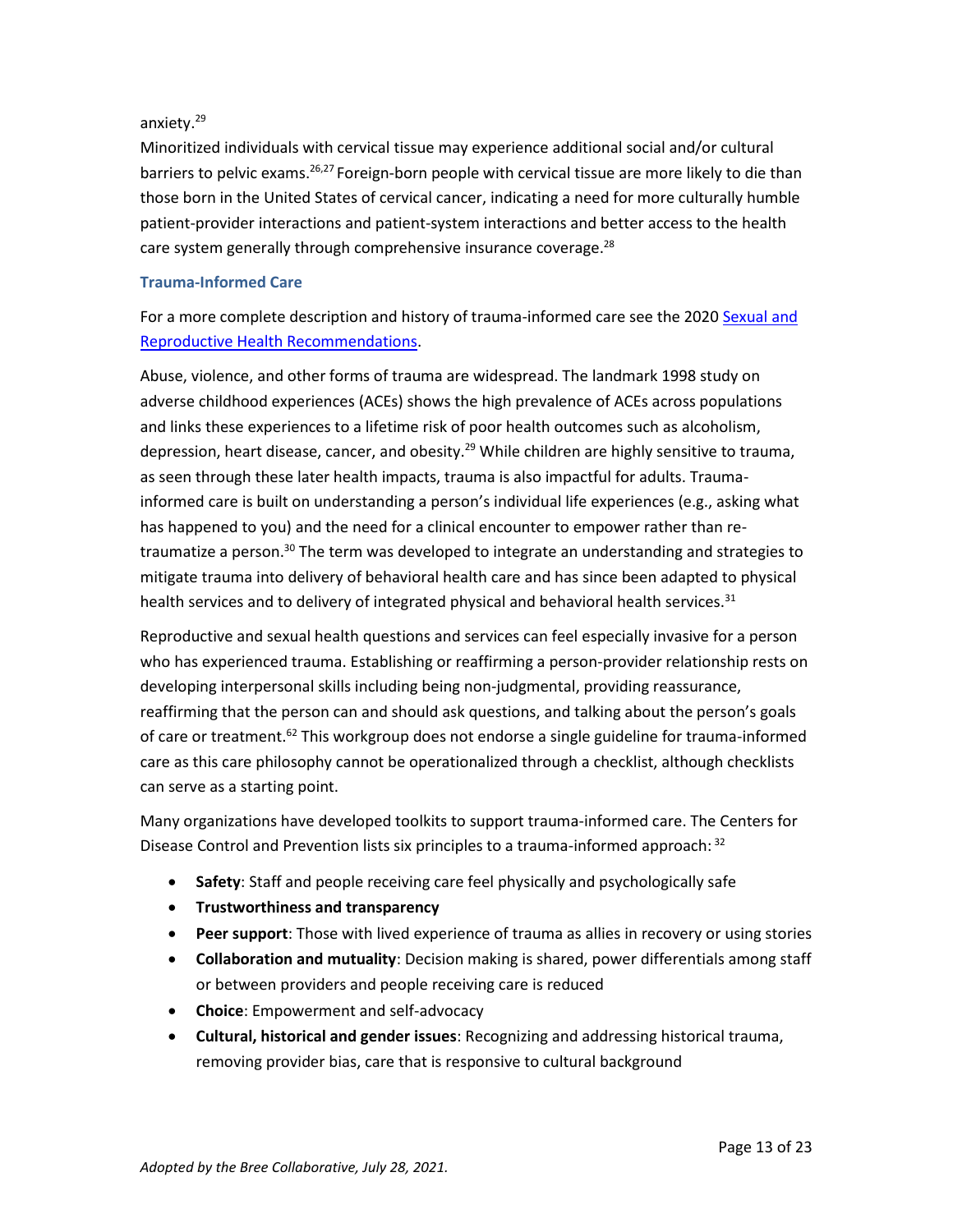Moving to a trauma-informed approach in a clinical setting starts with being trauma-aware, as the Substance Abuse and Mental Health Services Association (SAMHSA) does through their four  $Rs:33$ 

- **Realization** that anyone may have experienced trauma and their behavior can be understood as a coping strategy to address past trauma
- **Recognize** the signs of trauma
- **Respond** to the above through using a universal precautions approach (e.g., all people are approached as though they have experienced trauma)
- **Resist Re-traumatization** by seeking to not create toxic or stressful environments

# <span id="page-15-0"></span>**Measurement**

There is an evolution in evidence-based guidelines based on increased HPV vaccination rates. The current metric, available [here,](https://www.ncqa.org/hedis/measures/cervical-cancer-screening/) from the National Committee for Quality Assurance (NCAQ) does not account for the change in practice based on these changing guidelines. This metric also does not account for follow-up on abnormal screens and therefore cannot speak to the entire cervical cancer screening pathway (i.e., the last mile). The workgroup recommends adopting new guideline-based metrics as they are standardized.

The metric "Assesses women who were screened for cervical cancer using any of the following criteria:

- Women 21–64 years of age who had cervical cytology performed within the last 3 years.
- Women 30–64 years of age who had cervical high-risk human papillomavirus (hrHPV) testing performed within the last 5 years.
- Women 30–64 years of age who had cervical cytology/high-risk human papillomavirus (hrHPV) cotesting within the last 5 years.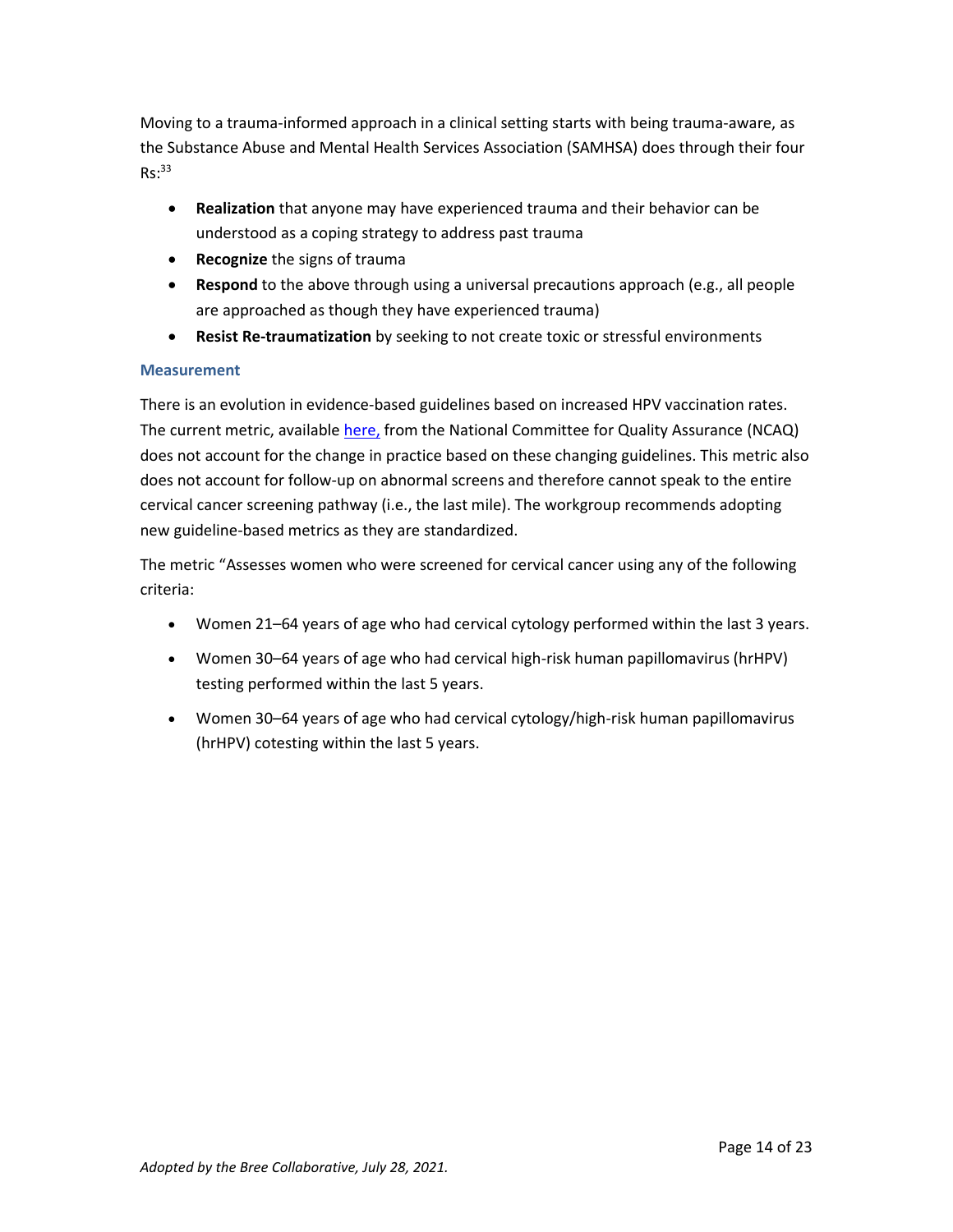# <span id="page-16-0"></span>**Appendix A: Bree Collaborative Members**

| Member                                 | <b>Title</b>                                                | Organization                                                                            |
|----------------------------------------|-------------------------------------------------------------|-----------------------------------------------------------------------------------------|
| Susie Dade, MS                         | <b>Patient Advocate</b>                                     |                                                                                         |
| David Dugdale, MD, MS                  | Medical Director, Value Based<br>Care                       | University of Washington<br>Medicine                                                    |
| Gary Franklin, MD, MPH                 | <b>Medical Director</b>                                     | <b>Washington State</b><br>Department of Labor and<br>Industries                        |
| Stuart Freed, MD                       | <b>Chief Medical Officer</b>                                | <b>Confluence Health</b>                                                                |
| Mark Haugen, MD                        | <b>Family Medicine</b>                                      | Walla Walla Clinic                                                                      |
| Darcy Jaffe, MN, ARNP,<br>NE-BC, FACHE | Senior Vice President, Safety &<br>Quality                  | Washington State Hospital<br>Association                                                |
| Karen Johnson, PhD                     | Director, Performance<br>Improvement & Innovation           | Washington Health Alliance                                                              |
| Norifumi Kamo, MD,<br><b>MPP</b>       | <b>Internal Medicine</b>                                    | Virginia Mason Franciscan<br>Health                                                     |
| Dan Kent, MD                           | Chief Medical Officer, Community<br>Plan                    | UnitedHealthcare                                                                        |
| Wm. Richard Ludwig,                    | Chief Medical Officer, Accountable                          | Providence Health and                                                                   |
| MD                                     | Care Organization                                           | Services                                                                                |
| <b>Greg Marchand</b>                   | Director, Benefits & Policy and<br>Strategy                 | The Boeing Company                                                                      |
| Kimberly Moore, MD                     | Associate Chief Medical Officer                             | Franciscan Health System                                                                |
| Carl Olden, MD                         | <b>Family Physician</b>                                     | <b>Pacific Crest Family</b><br>Medicine, Yakima                                         |
| Drew Oliveira, MD                      | <b>Executive Medical Director</b>                           | Regence BlueShield                                                                      |
| Mary Kay O'Neill, MD,<br><b>MBA</b>    | Partner                                                     | Mercer                                                                                  |
| Kevin Pieper, MD                       | <b>Chief Medical Officer</b>                                | Kadlac Medical Center                                                                   |
| Susanne Quistgaard,<br><b>MD</b>       | Medical Director, Provider<br><b>Strategies</b>             | <b>Premera Blue Cross</b>                                                               |
| John Robinson, MD, SM                  | Chief Medical Officer                                       | <b>First Choice Health</b>                                                              |
| Jeanne Rupert, DO, PhD                 | Provider                                                    | The Everett Clinic                                                                      |
| Angela Sparks, MD                      | <b>Medical Director Clinical</b><br>Knowledge Development & | Kaiser Permanente<br>Washington                                                         |
| Hugh Straley, MD<br>(Chair)            | Support<br>Retired                                          | Medical Director, Group<br>Health Cooperative;<br>President, Group Health<br>Physicians |
| Shawn West, MD                         | <b>Medical Director</b>                                     | Embright, LLC                                                                           |
| Laura Kate Zaichkin,<br><b>MPH</b>     | Director of Health Plan<br>Performance and Strategy         | SEIU 775 Benefits Group                                                                 |
| Judy Zerzan, MD, MPH                   | <b>Chief Medical Officer</b>                                | Washington State Health<br>Care Authority                                               |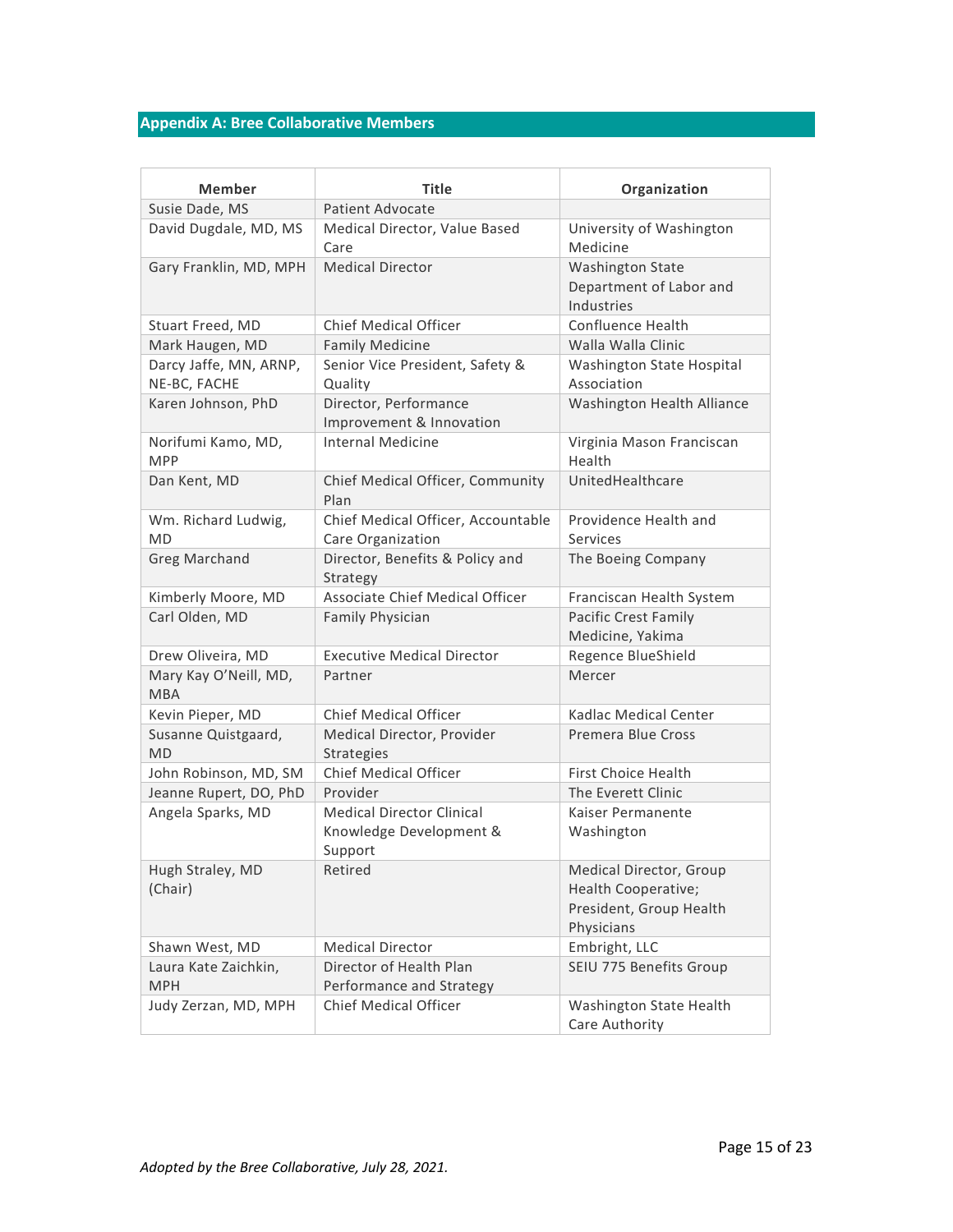## <span id="page-17-0"></span>**Appendix B: Cervical Cancer Screening Charter and Roster**

## **Problem Statement**

While deaths from cervical cancer have decreased significantly since the introduction of the Pap test in the middle of the last century, percent of people with up to date screening remain at about 50-66% depending on age group.<sup>1,2</sup> The US Preventive Services Task Force recommends that those with cervical tissue be screened for cervical cancer every three or five years (depending on the modality) between the ages of 21 and 65. $3$  Appropriate, up to date, screening rates also vary based on race, region, and income resulting in disparities in incidence and mortality.<sup>4</sup>

## **Aim**

To increase the appropriate cervical cancer screening process in Washington State to decrease incidence of and mortality from cervical cancer.

## **Purpose**

To propose evidence-based recommendations to the full Bree Collaborative on:

- Mechanisms to increase appropriate use of screening including work-up after a positive screen (e.g., last mile of screening)
- Appropriate education and engagement of consumers based on individual risk factors and experience (e.g., those who were assigned female at birth and have transitioned to gender queer or male, age, HPV vaccination status, past trauma especially of a sexual nature)
- Appropriate cervical cancer screening modalities
- Addressing disparities in screening, follow-up, and outcomes (e.g., geographic, by race, by payer)

# **Duties & Functions**

The workgroup will:

- Research evidence-based and expert-opinion informed guidelines and best practices (emerging and established).
- Consult relevant professional associations and other stakeholder organizations and subject matter experts for feedback, as appropriate.
- Meet for approximately ten-twelve months, as needed.
- Provide updates at Bree Collaborative meetings.
- Post draft report(s) on the Bree Collaborative website for public comment prior to sending report to the Bree Collaborative for approval and adoption.
- Present findings and recommendations in a report.

<sup>1</sup> <https://www.cdc.gov/cancer/cervical/statistics/index.htm>

<sup>&</sup>lt;sup>2</sup> MacLaughlin K, Jacobson R, Breitkopf C, et al. Trends over time in Pap and Pap—HPV cotesting for cervical cancer screening [published online January 7, 2019]. J Womens Health.

<sup>3</sup> <https://www.uspreventiveservicestaskforce.org/uspstf/recommendation/cervical-cancer-screening>

<sup>4</sup> Pratte MA, Griffin A, Ogazi C, et al. Racial/Ethnic Disparities in Cervical Cancer Screening Services Among Contractors of the Connecticut Breast and Cervical Cancer Early Detection Program. Health Equity. 2018;2(1):30-36. Published 2018 Apr 1.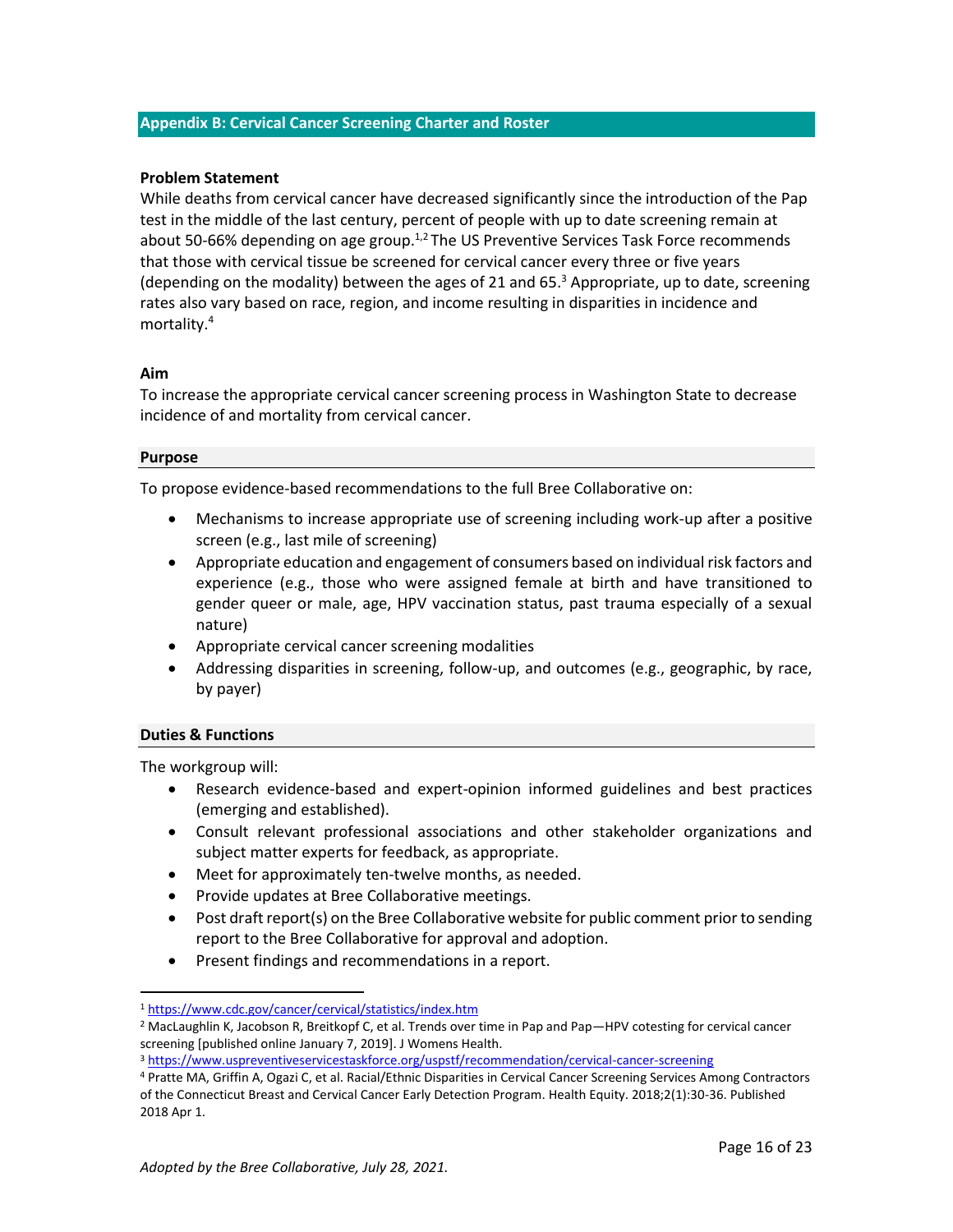- Recommend data-driven and practical implementation strategies including metrics or a process for measurement.
- Create and oversee subsequent subgroups to help carry out the work, as needed.
- Revise this charter as necessary based on scope of work.

## **Structure**

The workgroup will consist of individuals confirmed by Bree Collaborative members or appointed by the chair of the Bree Collaborative or the workgroup chair. The chair of the workgroup will be appointed by the chair of the Bree Collaborative. The Bree Collaborative director and program assistant will staff and provide management and support services for the workgroup.

Less than the full workgroup may convene to: gather and discuss information; conduct research; analyze relevant issues and facts; or draft recommendations for the deliberation of the full workgroup. A quorum shall be a simple majority and shall be required to accept and approve recommendations to send to the Bree Collaborative.

#### **Meetings**

The workgroup will hold meetings as necessary. The director will conduct meetings along with the chair, arrange for the recording of each meeting, and distribute meeting agendas and other materials prior to each meeting. Additional workgroup members may be added at the discretion of the workgroup chair.

| <b>Name</b>          | <b>Title</b>                         | Organization                      |
|----------------------|--------------------------------------|-----------------------------------|
| Chair: Laura Kate    | Director of Health Plan Performance  | SEIU 775 Benefits Group           |
| Zaichkin, MPH        | and Strategy                         |                                   |
| Virginia Arnold, DNP | Provider                             | Neighborcare Health at Pike       |
| ARNP                 |                                      | Place Market                      |
| Diana Buist, PhD,    | Senior Investigator and Director of  | Kaiser Permanente Washington      |
| <b>MPH</b>           | Research and Strategic Partnerships  | <b>Health Research Institute</b>  |
| LuAnn Chen, MD,      | Senior Medical Director              | Community Health Plan of          |
| MHA, FAAFP           |                                      | Washington                        |
| Colleen Haller, MPH  | Manager, Care Improvement & Clinical | Community Health Plan of          |
|                      | Integration                          | Washington                        |
| Beth Kruse, CNM      | Midwife                              | <b>Public Health Seattle King</b> |
|                      |                                      | County                            |
| Jordann Loehr, MD    | <b>Obstetrics and Gynecology</b>     | Toppenish Medical-Dental Clinic   |
| Constance Mao, MD    | Associate Professor Emeritus,        | University of Washington          |
|                      | Obstetrics and Gynecology            | School of Medicine                |
|                      |                                      |                                   |
| Sophia Shaddy, MD,   | Pathologist                          | CellNetix Pathology               |
| Sandra White, MD     |                                      |                                   |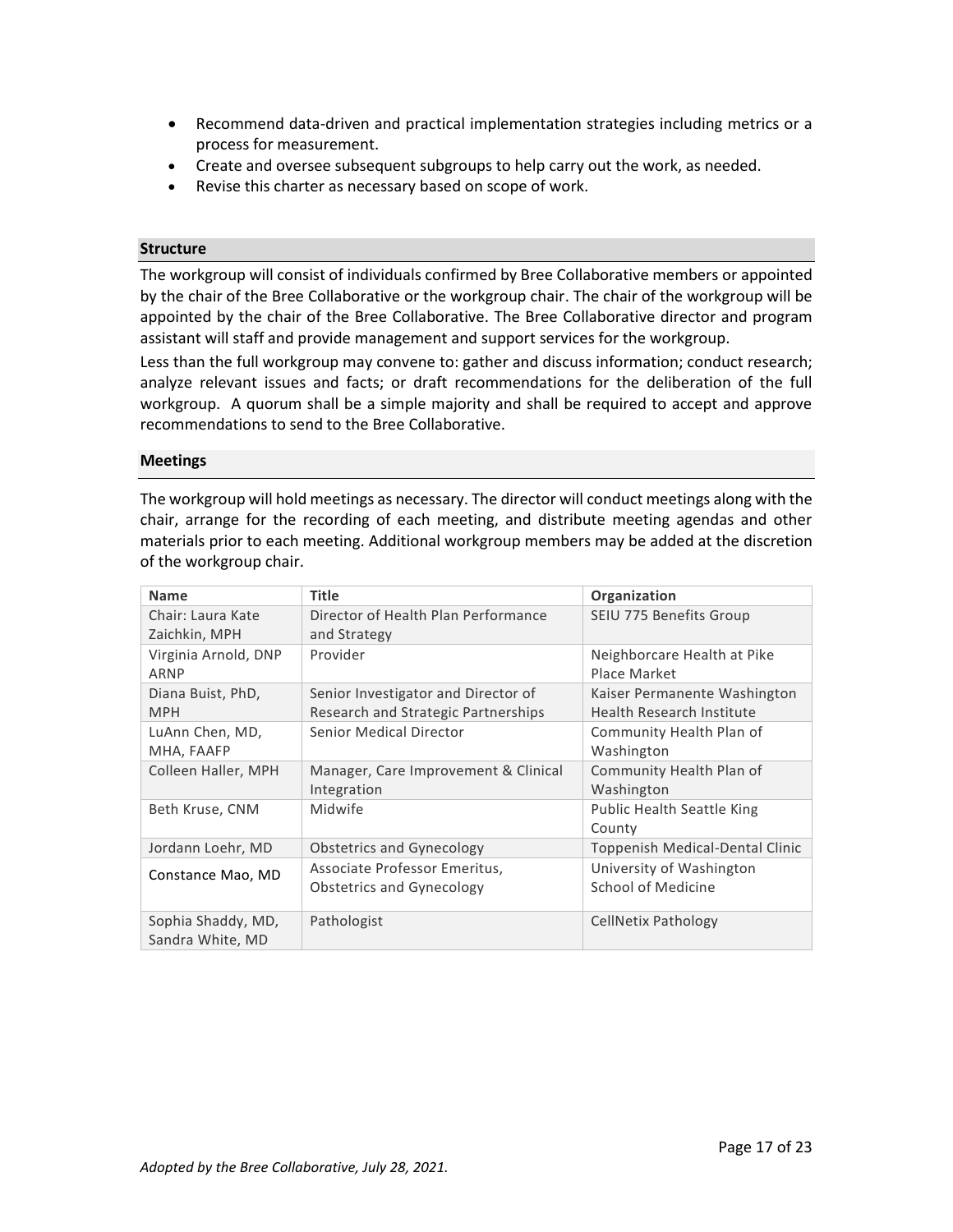# **Appendix C: Guideline and Systematic Review Search Results**

<span id="page-19-0"></span>

|                                              | Year | Title                                                                                | <b>Summary or Findings</b>                                                                                                                                                                                                                                                                                                                                                                                                                                                                                                                                                                                                                                                                                                                                                                                                                                                                                                                                                                                                                                                                                                                                                                                                                                                                                                                                                                                                                                                                                                                                                                                                                                                                                                                                                                                                                                                                                                                                                                                                                                                                                                                                                                                                                                                                                                                  |
|----------------------------------------------|------|--------------------------------------------------------------------------------------|---------------------------------------------------------------------------------------------------------------------------------------------------------------------------------------------------------------------------------------------------------------------------------------------------------------------------------------------------------------------------------------------------------------------------------------------------------------------------------------------------------------------------------------------------------------------------------------------------------------------------------------------------------------------------------------------------------------------------------------------------------------------------------------------------------------------------------------------------------------------------------------------------------------------------------------------------------------------------------------------------------------------------------------------------------------------------------------------------------------------------------------------------------------------------------------------------------------------------------------------------------------------------------------------------------------------------------------------------------------------------------------------------------------------------------------------------------------------------------------------------------------------------------------------------------------------------------------------------------------------------------------------------------------------------------------------------------------------------------------------------------------------------------------------------------------------------------------------------------------------------------------------------------------------------------------------------------------------------------------------------------------------------------------------------------------------------------------------------------------------------------------------------------------------------------------------------------------------------------------------------------------------------------------------------------------------------------------------|
| AHRQ:<br>Research<br>Findings and<br>Reports | 2019 | <b>Achieving</b><br><b>Health Equity</b><br>in Preventive<br><b>Services</b>         | No eligible studies evaluated effects of provider-specific barriers; 18 studies of population barriers provided low or<br>insufficient evidence regarding insurance coverage, access, age, rural location, low income, language, low health<br>literacy, country of origin, and attitudes. In 12 studies of clinician interventions, screening was higher for colorectal<br>cancer with patient navigation, risk assessment and counseling, educational materials, and decision aids; breast and<br>cervical cancer with reminders involving lay health workers; and cervical cancer with outreach and health education.<br>Clinician-delivered interventions were effective for smoking cessation and weight loss. In 11 studies of health<br>information technologies, automated reminders and electronic decision aids increased colorectal cancer screening, and<br>web- or telephone-based self-monitoring improved weight loss, but other technologies were not effective. In 88<br>studies of health system interventions, evidence was strongest for patient navigation to increase screening for<br>colorectal (risk ratio [RR] 1.64; 95% confidence interval [Cl] 1.42 to 1.92; 22 trials), breast (RR 1.50; 95% Cl 1.22 to 1.91;<br>10 trials), and cervical cancer (RR 1.11; 95% CI 1.05 to 1.19). Screening was also higher for colorectal cancer with<br>telephone calls, prompts, other outreach methods, screening checklists, provider training, and community<br>engagement; breast cancer with lay health workers, patient education, screening checklists, and community<br>engagement; cervical cancer with telephone calls, prompts, and community engagement; and lung cancer with patient<br>navigation. Trials of smoking cessation and obesity education and counseling had mixed results. In populations<br>adversely affected by disparities, evidence is strongest for patient navigation to increase colorectal, breast, and cervical<br>cancer screening; telephone calls and prompts to increase colorectal cancer screening; and reminders including lay<br>health workers encouraging breast cancer screening. Evidence is low or insufficient to determine effects of barriers or<br>effectiveness of other interventions because of lack of studies and methodological limitations of existing studies. |
|                                              | 2016 | Improving<br>Cultural<br>Competence to<br><b>Reduce Health</b><br><b>Disparities</b> | None of the included studies measured the effect of cultural competence interventions on health care disparities. Most<br>of the training interventions measured changes in professional attitudes toward the population of interest but did not<br>measure the downstream effect of changing provider beliefs on the care delivered to patients. Interventions that<br>altered existing protocols, empowered patients to interact with the formal health care system or prompted provider<br>behavior at the point of care were more likely to measure patient-centered outcomes. The medium or high risk of bias<br>of the included studies, the heterogeneity of populations, and the lack of measurement consensus prohibited pooling<br>estimates or commenting about efficacy in a meaningful or responsible way. The term "cultural competence" is not<br>well defined for the LGBT and disability populations and is often conflated with patient-centered or individualized care.<br>There are many gaps in the literature; many large subpopulations are not represented.                                                                                                                                                                                                                                                                                                                                                                                                                                                                                                                                                                                                                                                                                                                                                                                                                                                                                                                                                                                                                                                                                                                                                                                                                                                         |
|                                              | 2018 | <b>US Preventive</b><br><b>Services Task</b><br><b>Force Cervical</b><br>Cancer      | In most trials and in a large U.S.-based observational study, women younger than age 30 to 35 years had higher rates of<br>hrHPV positivity and CIN3+, accompanied by higher rates of colposcopy. No completed studies compared different<br>screening intervals. All of the RCTs on hrHPV screening were conducted in countries with organized screening<br>programs, which are not available to most women in the United States. Rigorous comparative research is needed in                                                                                                                                                                                                                                                                                                                                                                                                                                                                                                                                                                                                                                                                                                                                                                                                                                                                                                                                                                                                                                                                                                                                                                                                                                                                                                                                                                                                                                                                                                                                                                                                                                                                                                                                                                                                                                                               |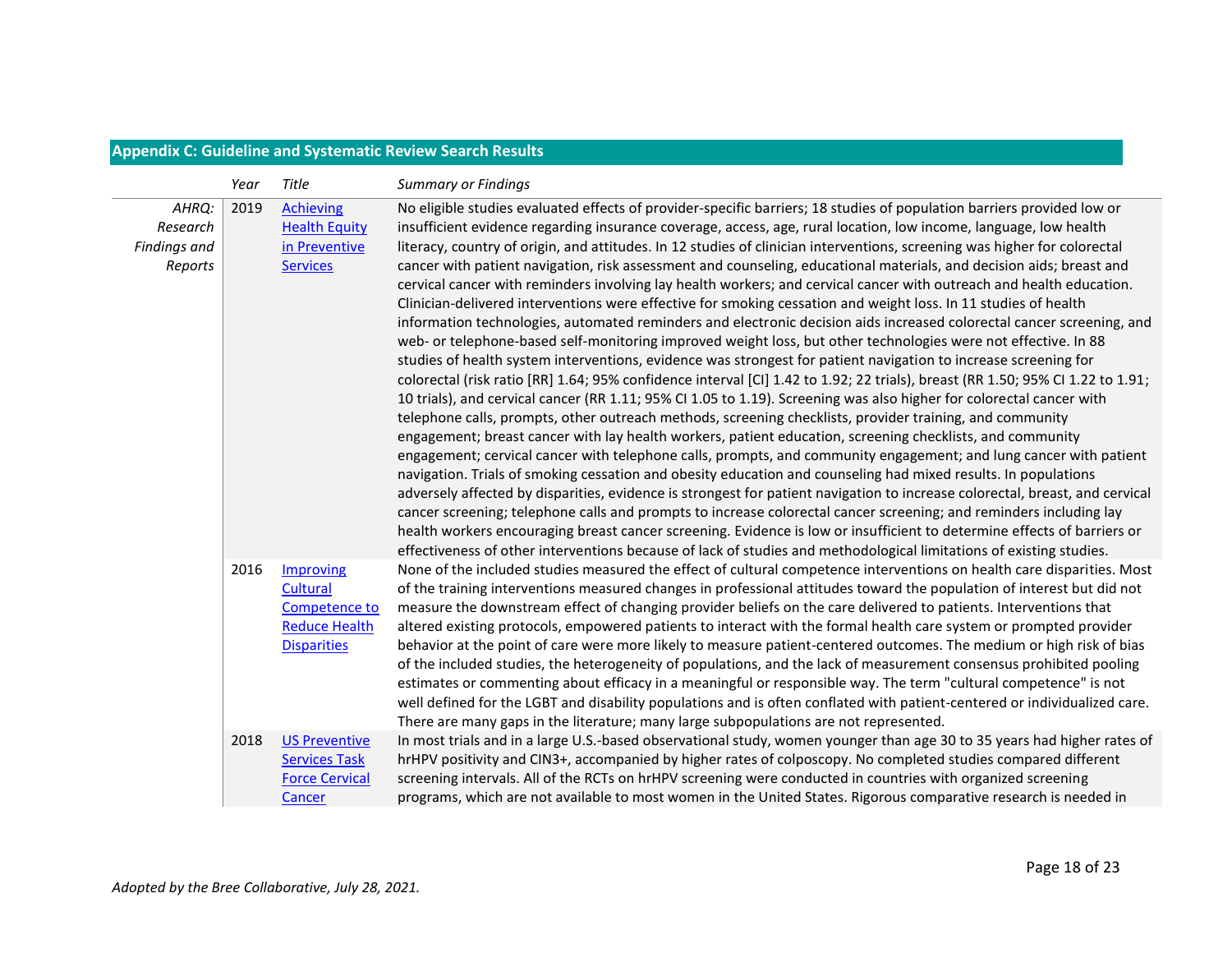|                        |      |                                                                                                                         | U.S. screening settings to examine longer screening intervals, long-term outcomes, and to identify effective strategies<br>for outreach and screening of poorly screened and unscreened women. The higher sensitivity of hrHPV testing in a<br>single round may have potential to improve outcomes in this high-risk population.                                                                                                                                                                                                                                                                                                                                                                                                                                                                                                                                                                 |
|------------------------|------|-------------------------------------------------------------------------------------------------------------------------|--------------------------------------------------------------------------------------------------------------------------------------------------------------------------------------------------------------------------------------------------------------------------------------------------------------------------------------------------------------------------------------------------------------------------------------------------------------------------------------------------------------------------------------------------------------------------------------------------------------------------------------------------------------------------------------------------------------------------------------------------------------------------------------------------------------------------------------------------------------------------------------------------|
| Cochrane<br>Collection | 2011 | <b>Interventions</b><br>targeted at<br>women to<br>encourage the<br>uptake of<br>cervical<br>screening                  | Thirty - eight trials met our inclusion criteria. These trials assessed the effectiveness of invitational and educational<br>interventions, counselling, risk factor assessment and procedural interventions. Heterogeneity between trials limited<br>statistical pooling of data. Overall, however, invitations appear to be effective methods of increasing uptake. In<br>addition, there is limited evidence to support the use of educational materials. Secondary outcomes including cost data<br>were incompletely documented so evidence was limited. Most trials were at moderate risk of bias. Informed uptake of<br>cervical screening was not reported in any trials.                                                                                                                                                                                                                 |
|                        | 2016 | <b>Interventions</b><br>to encourage<br>uptake of<br>cancer<br>screening for<br>people with<br>severe mental<br>illness | A comprehensive search showed that currently there is no RCT evidence for any method of encouraging cancer<br>screening uptake in people with SMI. No specific approach can therefore be recommended. High-quality, large-scale<br>RCTs are needed urgently to help address the disparity between people with SMI and others in cancer screening<br>uptake.                                                                                                                                                                                                                                                                                                                                                                                                                                                                                                                                      |
|                        | 2017 | Cytology<br>versus HPV<br>testing for<br>cervical cancer<br>screening in<br>the general<br>population                   | Whilst HPV tests are less likely to miss cases of CIN 2+ and CIN 3+, these tests do lead to more unnecessary referrals.<br>However, a negative HPV test is more reassuring than a negative cytological test, as the cytological test has a greater<br>chance of being falsely negative, which could lead to delays in receiving the appropriate treatment. Evidence from<br>prospective longitudinal studies is needed to establish the relative clinical implications of these tests.                                                                                                                                                                                                                                                                                                                                                                                                           |
|                        | 2013 | Personalised<br>risk<br>communication<br>for informed<br>decision<br>making about<br>taking<br>screening tests          | There is strong evidence from three trials that personalised risk estimates incorporated within communication<br>interventions for screening programmes enhance informed choices. However the evidence for increasing the uptake of<br>such screening tests with similar interventions is weak, and it is not clear if this increase is associated with informed<br>choices. Studies included a diverse range of screening programmes. Therefore, data from this review do not allow us to<br>draw conclusions about the best interventions to deliver personalised risk communication for enhancing informed<br>decisions. The results are dominated by findings from the topic area of mammography and colorectal cancer. Caution is<br>therefore required in generalising from these results, and particularly for clinical topics other than mammography and<br>colorectal cancer screening. |
|                        | 2011 | <b>Interventions</b><br>for reducing                                                                                    | Anxiety appears to be reduced by playing music during colposcopy. Although information leaflets did not reduce<br>anxiety levels, they did increase knowledge levels and are therefore useful in obtaining clinical consent to the                                                                                                                                                                                                                                                                                                                                                                                                                                                                                                                                                                                                                                                               |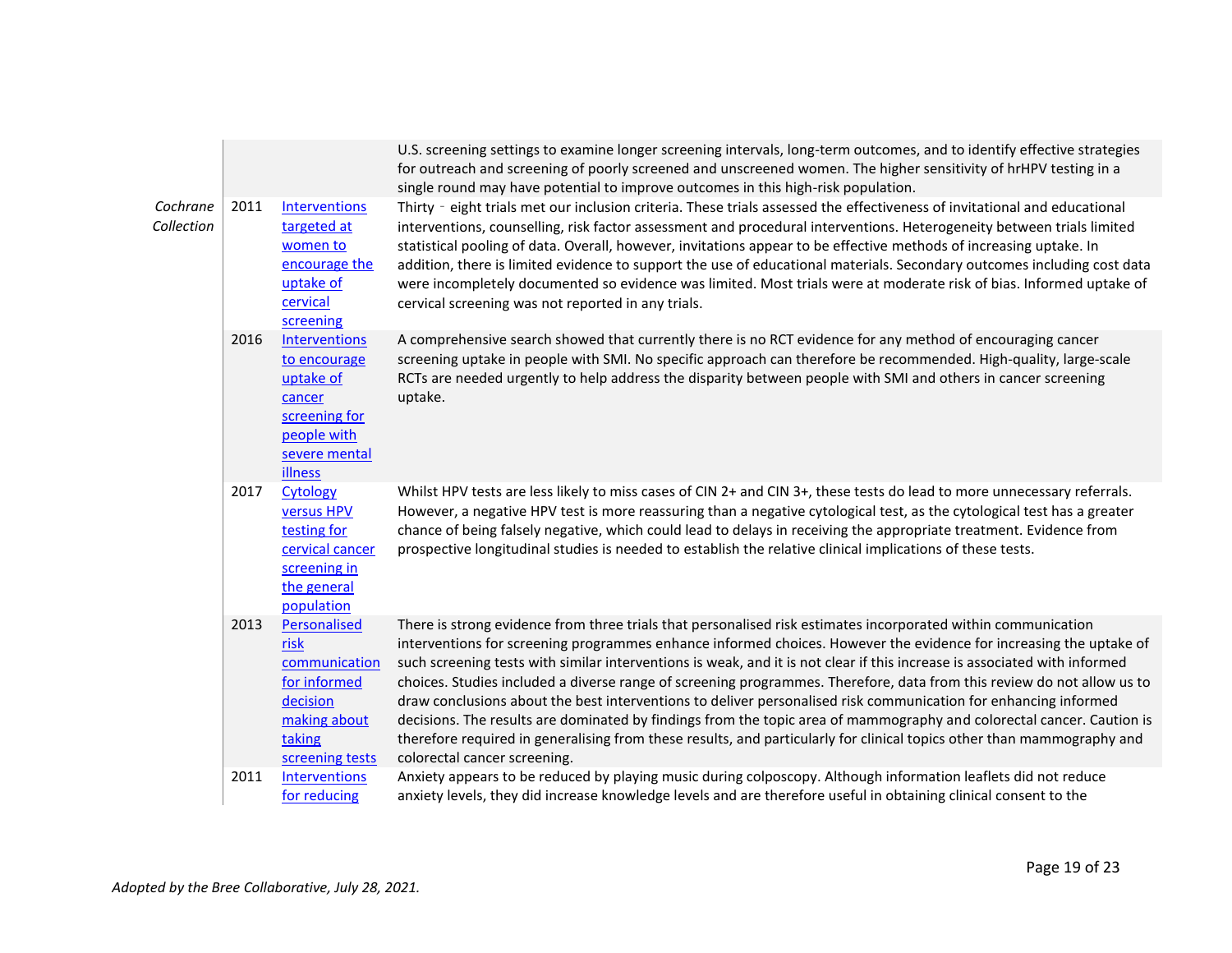|                                                                          |      | anxiety in<br>women<br>undergoing<br>colposcopy                                                                                     | colposcopic procedure. Leaflets also contributed to improved patient quality of life by reducing psychosexual<br>dysfunction.                                                                                                                                                                                                                                                                                                                                                                                                                                                                                                                                                                                                                                                                                                                                                            |
|--------------------------------------------------------------------------|------|-------------------------------------------------------------------------------------------------------------------------------------|------------------------------------------------------------------------------------------------------------------------------------------------------------------------------------------------------------------------------------------------------------------------------------------------------------------------------------------------------------------------------------------------------------------------------------------------------------------------------------------------------------------------------------------------------------------------------------------------------------------------------------------------------------------------------------------------------------------------------------------------------------------------------------------------------------------------------------------------------------------------------------------|
|                                                                          | 2017 | <b>Decision aids</b><br>for people<br>facing health<br>treatment or<br>screening<br>decisions                                       | Compared to usual care across a wide variety of decision contexts, people exposed to decision aids feel more<br>knowledgeable, better informed, and clearer about their values, and they probably have a more active role in decision<br>making and more accurate risk perceptions. There is growing evidence that decision aids may improve values-<br>congruent choices. There are no adverse effects on health outcomes or satisfaction. New for this updated is evidence<br>indicating improved knowledge and accurate risk perceptions when decision aids are used either within or in<br>preparation for the consultation. Further research is needed on the effects on adherence with the chosen option, cost-<br>effectiveness, and use with lower literacy populations.                                                                                                         |
| Veterans<br>Administration<br>Evidence-<br>based<br>Synthesis<br>Program | 2014 | The Effects of<br><b>Shared</b><br><b>Decision</b><br><b>Making on</b><br>Cancer<br><b>Screening</b>                                | The ideal SDM intervention would enhance Decision Quality (i.e., increase knowledge and values clarity) and Impact<br>(i.e., increase satisfaction, reduce decision conflict, and have minimal impact on service utilization). The desired impact<br>on Decision Action depends on the screening decision. For decisions about how to screen (such as colorectal cancer<br>screening), the ideal SDM intervention would exert the desired effects on Decision Quality and Impact without<br>reducing measures of Decision Action such as screening intention and behavior. For decisions about whether to screen<br>(such as breast, cervical, and prostate cancer in some age groups and risk categories), the goal is to facilitate<br>personalized decision making based on values and preferences. Hence, there are no desired effects on Decision Action<br>per se in this context. |
|                                                                          | 2013 | <b>Screening</b><br><b>Pelvic</b><br><b>Examinations</b><br>in.<br><b>Asymptomatic</b><br><b>Average Risk</b><br><b>Adult Women</b> | This systematic review was undertaken to evaluate the benefits and harms of the routine screening pelvic examination<br>in asymptomatic, average risk, non-pregnant, adult women. For cervical cancer and sexually transmitted infection (i.e.,<br>Chlamydia and gonorrhea) screening and for initiation of hormonal contraception we summarize the results of recent<br>reviews and guidelines from major US health organizations. For all other indications, we performed and report results<br>from a comprehensive search of the medical literature.                                                                                                                                                                                                                                                                                                                                 |
|                                                                          | 2019 | <b>Evidence Brief:</b><br><b>Accuracy of</b><br>Self-report for<br><b>Cervical and</b><br><b>Breast Cancer</b><br><b>Screening</b>  | Unscreened women tend to over-report having had a mammogram or pap test, but screened more accurately report<br>their screening. 48% to 61% of unscreened patients according to their medical record accurately reported no screening<br>(39% to 52% over-reported screening). 96% of screened patients according to their medical record accurately reported<br>their screening. We have moderate confidence in these findings, as there are a large number of mostly fair-quality<br>studies directly assessing the accuracy of self-report compared to medical records. Future research should focus on<br>assessing the impact of accepting self-report on clinical and system-level outcomes.                                                                                                                                                                                       |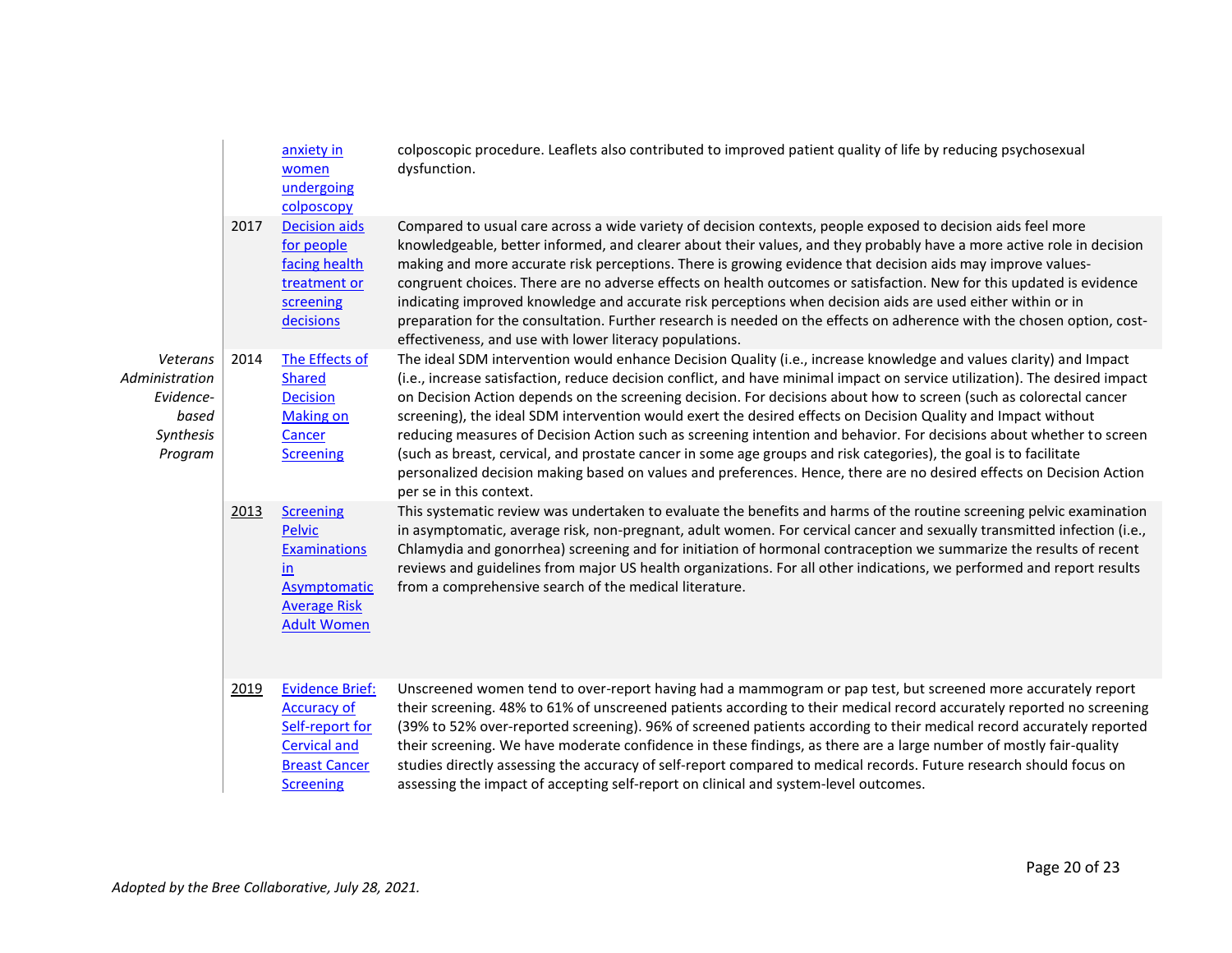| Health<br>Technology<br>Assessment<br>Program       | N/A                                                             |
|-----------------------------------------------------|-----------------------------------------------------------------|
| Centers for<br>Disease<br>Control and<br>Prevention | <b>Cervical Cancer</b><br>www.cdc.gov/cancer/cervical/index.htm |
| Institute for<br>Clinical and<br>Economic<br>Review | N/A                                                             |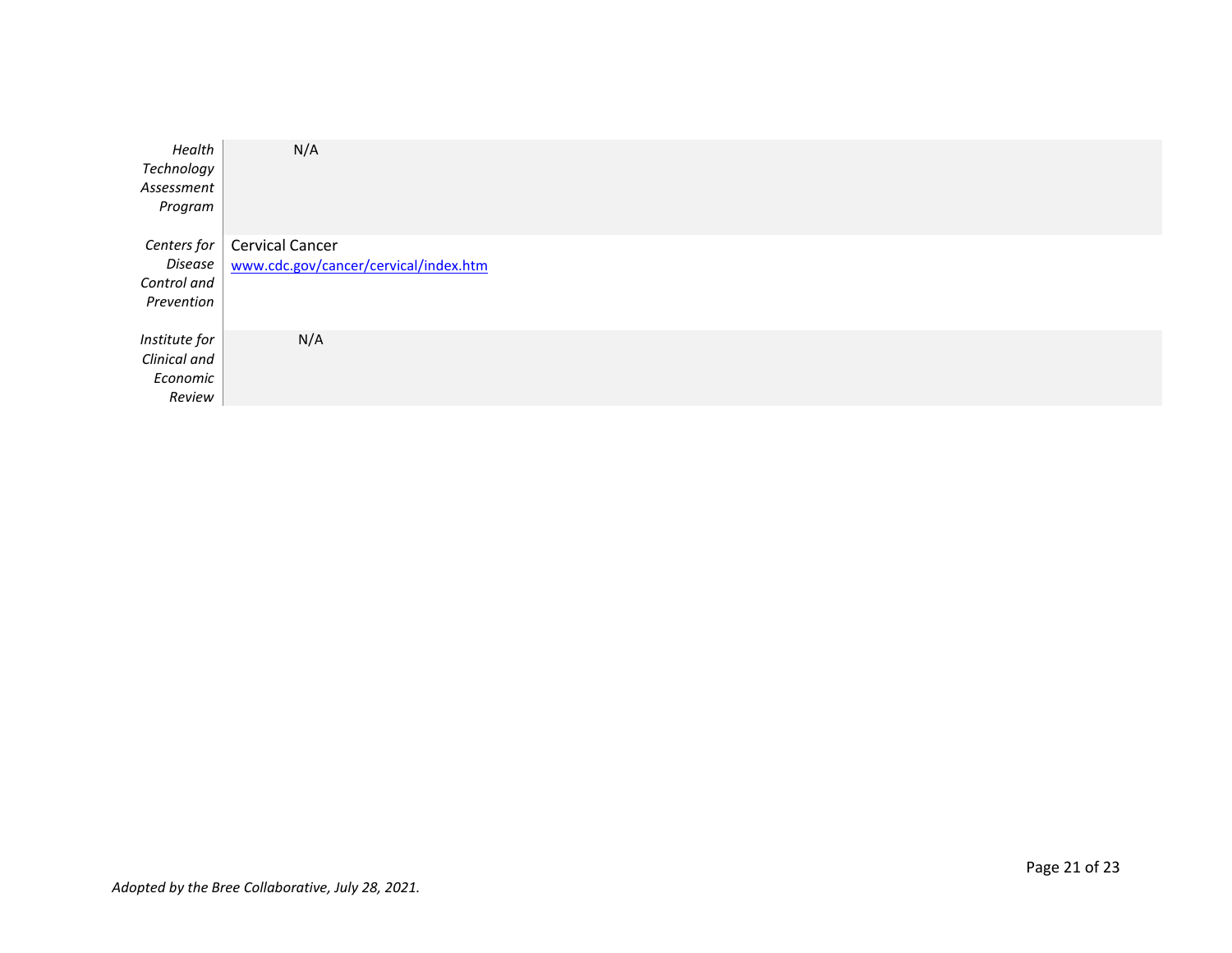#### <span id="page-23-0"></span>**References**

<sup>1</sup> American Cancer Society. Lifetime Risk of Developing or Dying From Cancer. Revised January 13, 2020. Accessed: May 2021. Available: [www.cancer.org/cancer/cancer-basics/lifetime-probability-of-developing](http://www.cancer.org/cancer/cancer-basics/lifetime-probability-of-developing-or-dying-from-cancer.html)[or-dying-from-cancer.html](http://www.cancer.org/cancer/cancer-basics/lifetime-probability-of-developing-or-dying-from-cancer.html)

<sup>2</sup> McLaughlin K, Jacobson R, Breitkopf C, et al. Trends over time in Pap and Pap-HPV cotesting for cervical cancer screening [published online January 7, 2019]. J Womens Health.

3 Landy R, Pesola F, Castañón A, Sasieni P. Impact of cervical screening on cervical cancer mortality: estimation using stage-specific results from a nested case-control study. *Br J Cancer*. 2016;115(9):1140- 1146.

<sup>4</sup> Centers for Disease Control and Prevention. Human Papillomavirus: About HPV. Reviewed: October 29, 2020. Accessed: May 2021. Available[: www.cdc.gov/hpv/parents/about-hpv.html](http://www.cdc.gov/hpv/parents/about-hpv.html)

<sup>5</sup> Centers for Disease Control and Prevention. Cervical Cancer: Statistics. Reviewed: June 8, 2020. Accessed: May 2021. Available: [www.cdc.gov/cancer/cervical/statistics/index.htm](http://www.cdc.gov/cancer/cervical/statistics/index.htm)

<sup>6</sup> U.S. Cancer Statistics Working Group. U.S. Cancer Statistics Data Visualizations Tool, based on 2019 submission data (1999-2017): U.S. Department of Health and Human Services, Centers for Disease Control and Prevention and National Cancer Institute; www.cdc.gov/cancer/dataviz, released in June 2020.  $7$  Centers for Disease Control and Prevention. CDC Newsroom: An Estimated 92% of Cancers Caused by

HPV Could Be Prevented by Vaccine. Updated: August 22, 2019. Accessed: May 2021. Available: [www.cdc.gov/media/releases/2019/p0822-cancer-prevented-vaccine.html](http://www.cdc.gov/media/releases/2019/p0822-cancer-prevented-vaccine.html)

<sup>8</sup> Hirth J. Disparities in HPV vaccination rates and HPV prevalence in the United States: a review of the literature. *Hum Vaccin Immunother*. 2019;15(1):146-155.

<sup>9</sup> Elam-Evans LD, Yankey D, Singleton JA, Sterrett N, Markowitz LE, Williams CL, Fredua B, McNamara L, Stokley S. National, Regional, State, and Selected Local Area Vaccination Coverage Among Adolescents Aged 13-17 Years - United States, 2019. MMWR Morb Mortal Wkly Rep. 2020 Aug 21;69(33):1109-1116. <sup>10</sup> Screening for Cervical Cancer: Recommendation Statement. Am Fam Physician. 2019 Feb 15;99(4):Online. PMID: 30763053.

<sup>11</sup> Pratte MA, Griffin A, Ogazi C, et al. Racial/Ethnic Disparities in Cervical Cancer Screening Services Among Contractors of the Connecticut Breast and Cervical Cancer Early Detection Program. Health Equity. 2018;2(1):30-36.

<sup>12</sup> Johnson NL, Head KJ, Scott SF, Zimet GD. Persistent Disparities in Cervical Cancer Screening Uptake: Knowledge and Sociodemographic Determinants of Papanicolaou and Human Papillomavirus Testing Among Women in the United States. Public Health Rep. 2020 Jul/Aug;135(4):483-491.

 $13$  Landy R, Pesola F, Castañón A, Sasieni P. Impact of cervical screening on cervical cancer mortality: estimation using stage-specific results from a nested case-control study. Br J Cancer. 2016 Oct 25;115(9):1140-1146.

<sup>14</sup> Centers for Disease Control and Prevention. Human Papillomavirus: When to Get the HPV Vaccine. Reviewed: October 29, 2019. Accessed: May 2021. Available: [www.cdc.gov/hpv/parents/vaccine.html](http://www.cdc.gov/hpv/parents/vaccine.html) <sup>15</sup> Emberger J. The HPV Vaccine: Overcoming Barriers to Acceptance of a Medical Triumph. AMA J Ethics. 2015 Sep 1;17(9):854-7.

<sup>16</sup> Quattrone F, Canale A, Filippetti E, Tulipani A, Porretta A, Lopalco PL. Safety of HPV vaccines in the age of nonavalent vaccination. Minerva Pediatr. 2018 Feb;70(1):59-66.

<sup>17</sup> Stillo M, Carrillo Santisteve P, Lopalco PL. Safety of human papillomavirus vaccines: a review. Expert Opin Drug Saf. 2015 May;14(5):697-712.

<sup>18</sup> Bednarczyk RA. Addressing HPV vaccine myths: practical information for healthcare providers. Hum Vaccin Immunother. 2019;15(7-8):1628-1638.

 $19$  Gilkey MB, McRee AL. Provider communication about HPV vaccination: A systematic review. Hum Vaccin Immunother. 2016 Jun 2;12(6):1454-68.

<sup>20</sup> Screening for Cervical Cancer: Recommendation Statement. Am Fam Physician. 2019 Feb 15;99(4):Online. PMID: 30763053.